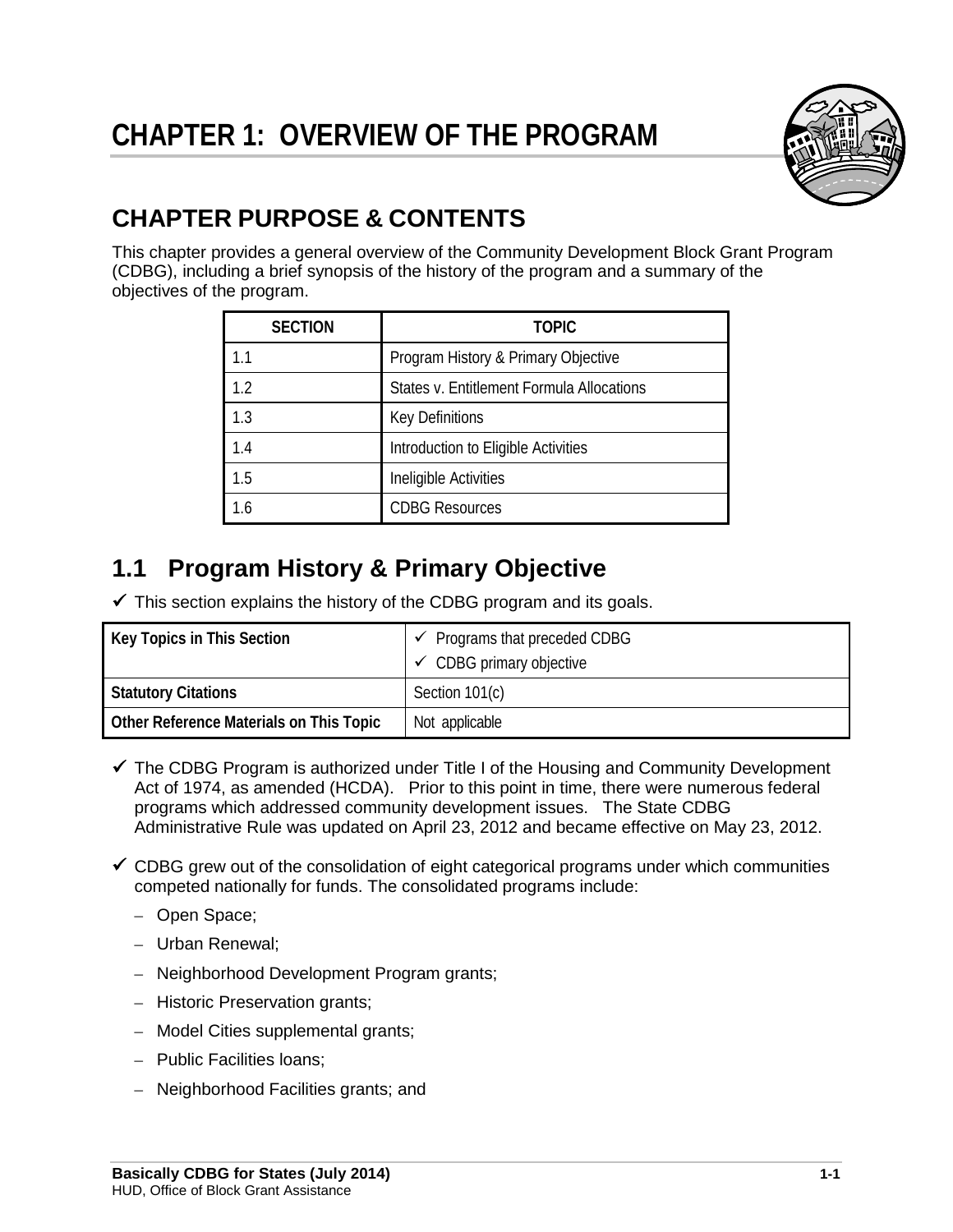

- Water and Sewer grants
- $\checkmark$  The initial recipients of the CDBG program were local governments, which are known as entitlements. Entitlements may be metropolitan cities or urban counties and each receives annual CDBG funding via an established formula.
- $\checkmark$  From 1975 to 1981, states did not participate in CDBG program and HUD conducted an annual competition to fund small cities. Amendments to HCDA in 1981 permitted states to administer the CDBG program for small cities starting in 1982.
- $\checkmark$  Under the state CDBG program, states are responsible for:
	- Developing the consolidated plan;
	- Designing the CDBG program within statutory and regulatory parameters;
	- Setting priorities and deciding what activities to fund;
	- Distributing funding according to the method of distribution;
	- Establishing financial management, recordkeeping, reporting, monitoring, audit and closeout systems for their programs; and
	- Ensuring compliance by state grant recipients.
- $\checkmark$  Under the state CDBG program, non-entitlement localities are known as Units of General Local Government (UGLG) and they are responsible for:
	- Prioritizing the types of activities they apply for;
	- Handling local citizen participation;
	- Carrying eligible activities; and
	- Complying with federal and state requirements.
- $\checkmark$  The U.S. Department of Housing and Urban Development (HUD) is responsible for monitoring the states to ensure compliance with CDBG program requirements.
- $\checkmark$  The primary objective of HCDA is the development of viable communities.
- $\checkmark$  These viable communities are achieved by providing principally persons of low and moderate income:
	- Decent housing;
	- A suitable living environment; and
	- Expanded economic opportunities.
- $\checkmark$  To achieve these goals, the CDBG statutory and regulatory requirements set forth eligible activities and the national objectives that each activity must meet. As recipients of CDBG funds, states are charged with ensuring that these requirements are met.
- $\checkmark$  Under the state CDBG program, states are provided maximum feasible deference. This concept is stated in the regulations at 24 CFR 570.480(c); however, the term is not specifically included in the statute. It was created by HUD's General Counsel. This term:
	- Provides for minimal regulation beyond the statute; and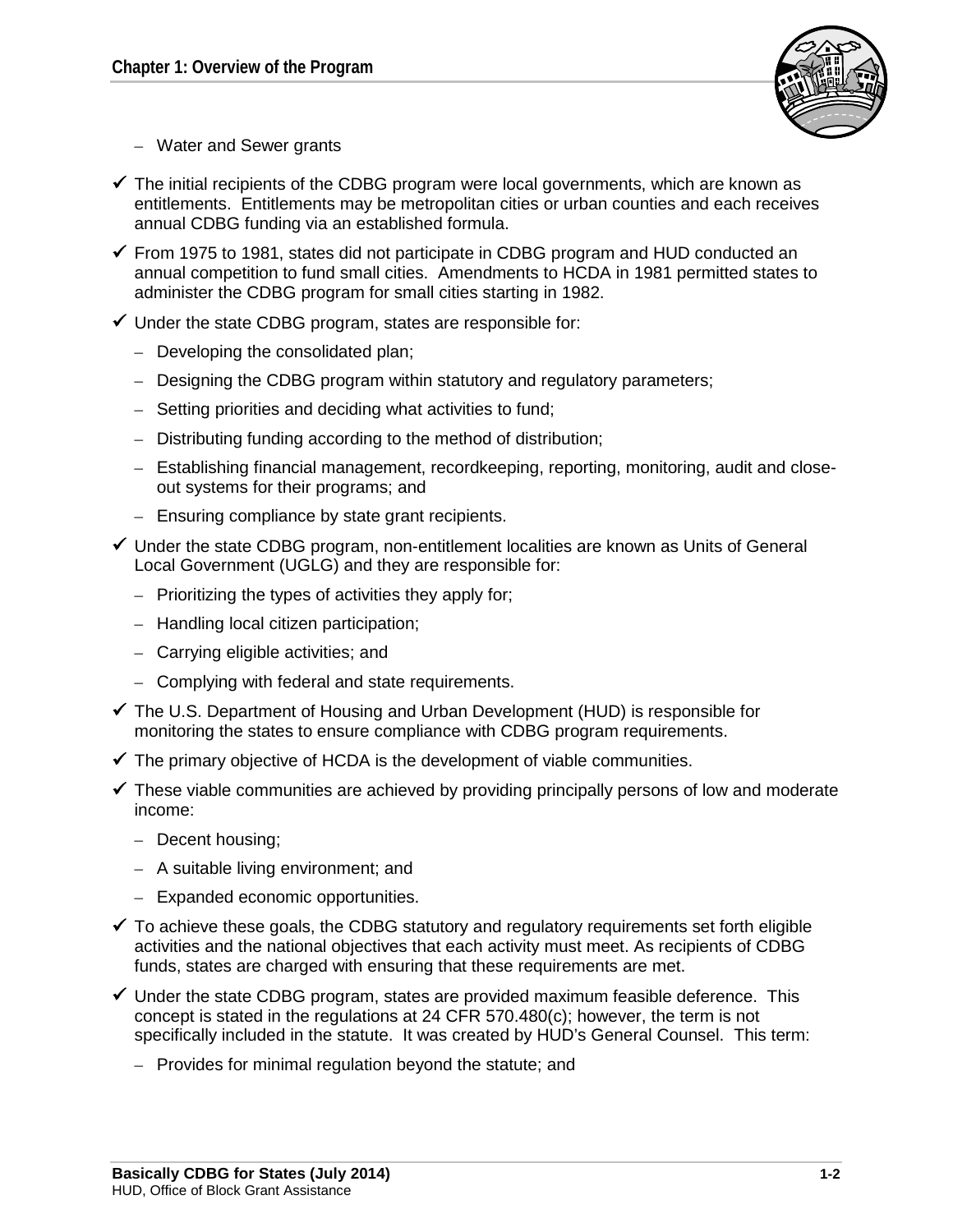

- Means that states can adopt more restrictive requirements provided they do not contradict or are inconsistent with the HCDA statute.
- $\checkmark$  States must adhere to the HCDA statute and the state portion of the CDBG regulations; however, the CDBG regulations for entitlements may be used as safe harbor. CDBG regulatory requirements are located at 24 CFR Part 570.
- $\checkmark$  Included as an Appendix to this manual is a copy of the CDBG regulations and statute.

# **1.2 States v. Entitlement Formula Allocations**

 $\checkmark$  This section explains the CDBG program formula and its applicability to states v. entitlement programs.

| Key Topics in This Section              | The Formula                                                |
|-----------------------------------------|------------------------------------------------------------|
| <b>Statutory Citations</b>              | Section 106                                                |
| Other Reference Materials on This Topic | CDBG Formula Targeting to Community Development Need Study |

### **1.2.1 The Formula**

- $\checkmark$  After CDBG funds are distributed to Indian Tribes (i.e., 1% of the appropriations amount from Congress), the formula allocation is split among entitlements and states.
	- 70% is allocated to metropolitan cities and urban counties (entitlements); and
	- 30% is allocated to states.
- $\checkmark$  Congress designed a formula that is intended to provide larger grants to communities with relatively high community development needs and smaller grants to communities with relatively low community development need.
	- Nonentitlement areas use population instead of growth lag used by entitlement areas.
	- For entitlement grantees, the formula factor or percentage for each individual entitlement city or county is compared to the total number/average for all entitlement cities & urban counties.
	- For nonentitlement areas, the formula factor or percentage represents the sum of all nonentitlement areas in that state; the nonentitlement sum for each state is compared to the total number/average for nonentitlement areas in all states.
- $\checkmark$  The addition of new urban counties or entitlement cities doesn't affect state funding as much—state may lose less than the new entitlement gains as it's often one of the wealthier nonentitlement areas---and states still get 30% of the money.
- $\checkmark$  The study, CDBG Formula Targeting to Community Development Need, was released in early 2005. The study examined the current formula's targeting to need and analyzed four options for an alternative formula. Any change in the formula would need Congressional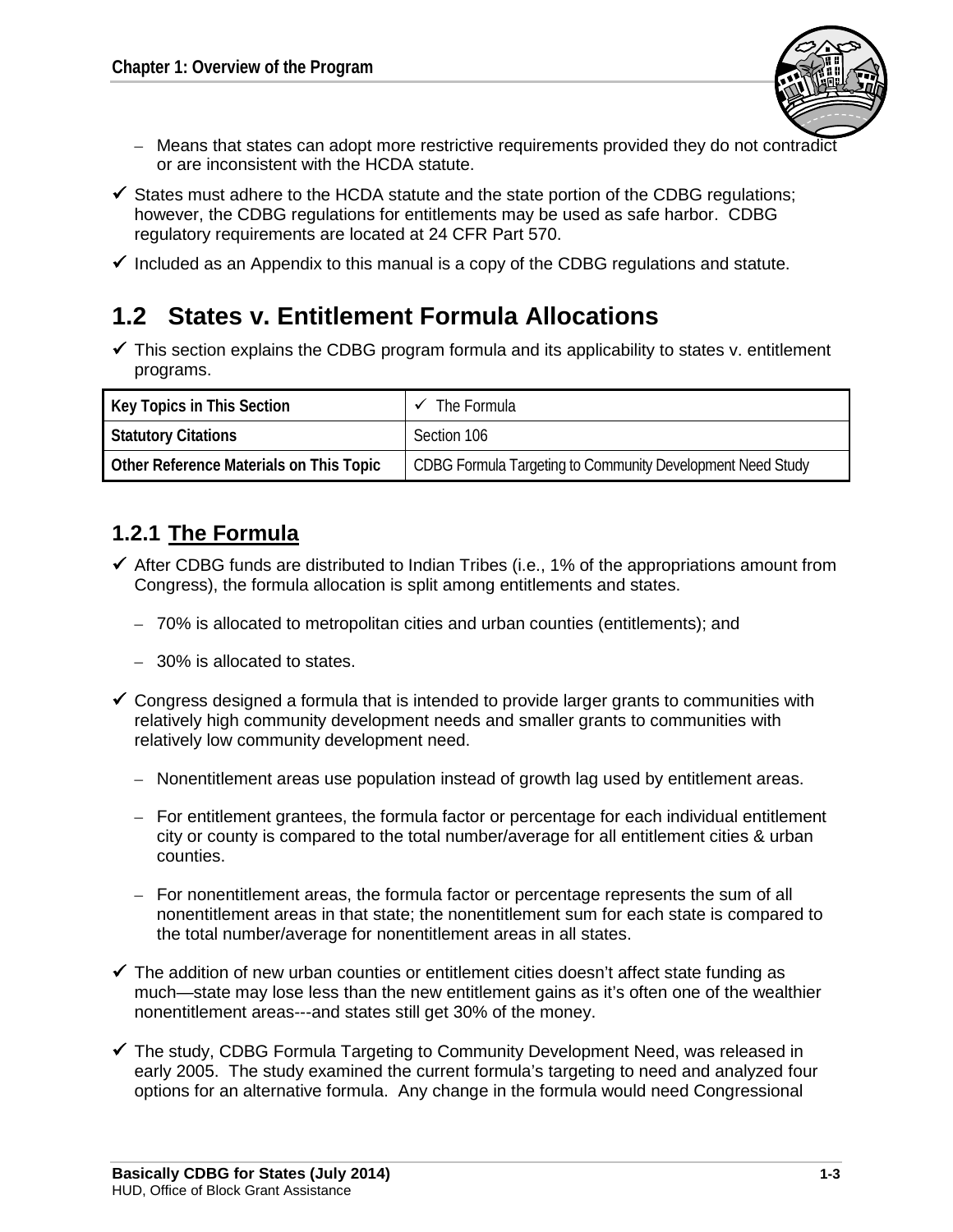

approval. CDBG Reform proposal was submitted, Congress at this time has not taken any action on the proposal.

 $\checkmark$  The following chart illustrates these differences between states and entitlement formula allocations.

| <b>NON-ENTITLEMENT</b>                 | <b>ENTITLEMENT</b>                  | <b>WEIGHTING</b> |
|----------------------------------------|-------------------------------------|------------------|
| <b>FORMULA "A"</b>                     |                                     |                  |
| Population                             | Population                          | x.25             |
| Percent of population in poverty       | Percent of population in poverty    | x.50             |
| Number of overcrowded housing<br>units | Number of overcrowded housing units | x.25             |
| <b>FORMULA "B"</b>                     |                                     |                  |
| Percent of population in poverty       | Percent of population in poverty    | x.30             |
| Number of pre-1940                     | Number of pre-1940 housing units    | x.50             |
| housing units                          |                                     |                  |
| Population                             | Growth Lag                          | x.20             |

- $\checkmark$  For nonentitlement areas, the formula factor number or percentage represents the sum of all nonentitlement areas in that state; the nonentitlement sum for each state is compared to the total number/average for nonentitlement areas in all states.
- $\checkmark$  In Hawaii, HUD gives each of the three counties that portion of the funding that they contributed to the state's total nonentitlement allocation.
- $\checkmark$  For entitlement grantees, the formula factor number or percentage for each individual entitlement city or county is compared to the total number/average for all entitlement cities & urban counties.
- $\checkmark$  The weighting of factors is the same for both the entitlement and nonentitlement programs.
- $\checkmark$  In both the entitlement and nonentitlement programs, northeastern and midwestern grantees tend to do better under formula B; southern and western grantees tend to do better under formula A. Because growth lag is not used in the state program, this pattern is somewhat less pronounced for the State CDBG program.
- $\checkmark$  The Census Bureau does not collect the same level and types of information in the U.S. territories, so HUD does not use these formulas for the Insular Areas. Insular Area funding is distributed among the territories based only on their relative population.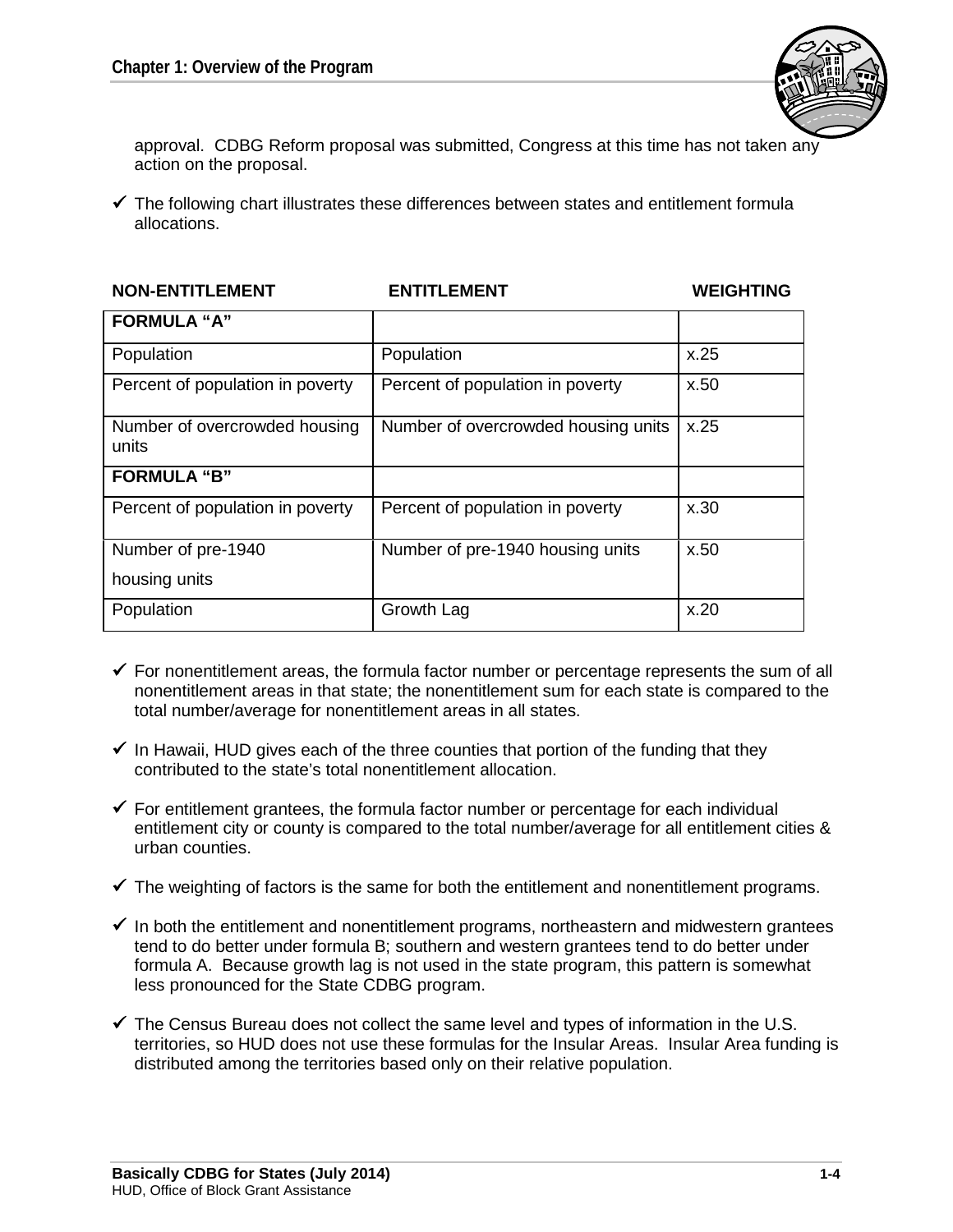

# **1.3 Key Definitions**

 $\checkmark$  This section provides definitions of key CDBG topics and terms.

| Key Topics in This Section              | Key definitions needed for entitlement programs |
|-----------------------------------------|-------------------------------------------------|
| <b>Statutory Citations</b>              | Section 102                                     |
| Other Reference Materials on This Topic | Not applicable                                  |

**CDBG Recipient or State:** Under the State CDBG Program, states receive funding directly from HUD and provide it to non-entitled communities, also referred to as units of general local government.

**Community Development Financial Institution (CDFI):** An organization that: has as its primary mission the promotion of community development; serves an investment area or targeted population; provides development services and equity investments or loans; maintains accountability to residents within its investment area; and is not a public agency or institution.

**Consolidated Plan:** The Consolidated Plan is prepared by the state in accordance with 24 CFR Part 91, and describes needs, resources, priorities and proposed activities to be undertaken with respect to HUD's CPD formula programs, including CDBG. An approved Consolidated Plan is one which has been approved by HUD.

**Contractors:** A contractor is an entity paid with CDBG funds in return for a specific service (e.g., construction). Contractors must be selected through a competitive procurement process.

**Family:** Family, as defined in 24 CFR 5.403, includes, but is not limited to, the following, regardless of actual or perceived sexual orientation, gender identity, or marital status:

- $\checkmark$  A single person, who may be an elderly person, displaced person, disabled person, nearelderly person, or any other single person (see further definitions in 24 CFR 5.403); or
- $\checkmark$  A group of persons residing together, and such group includes, but is not limited to: foster care is considered a member of the family);
	- An elderly family;
	- A near-elderly family;
	- A disabled family;
	- A displaced family; and
	- The remaining members of a family.

**Household:** means all persons occupying a housing unit. The occupants may be a family, as defined in 24 CFR 5.403; two or more families living together; or any other group of related or unrelated persons who share living arrangements, regardless of actual or perceived, sexual orientation, gender identity, or marital status.

**HUD:** As discussed previously, CDBG funds are provided to states through the U.S. Department of Housing and Urban Development (HUD). HUD established the regulations and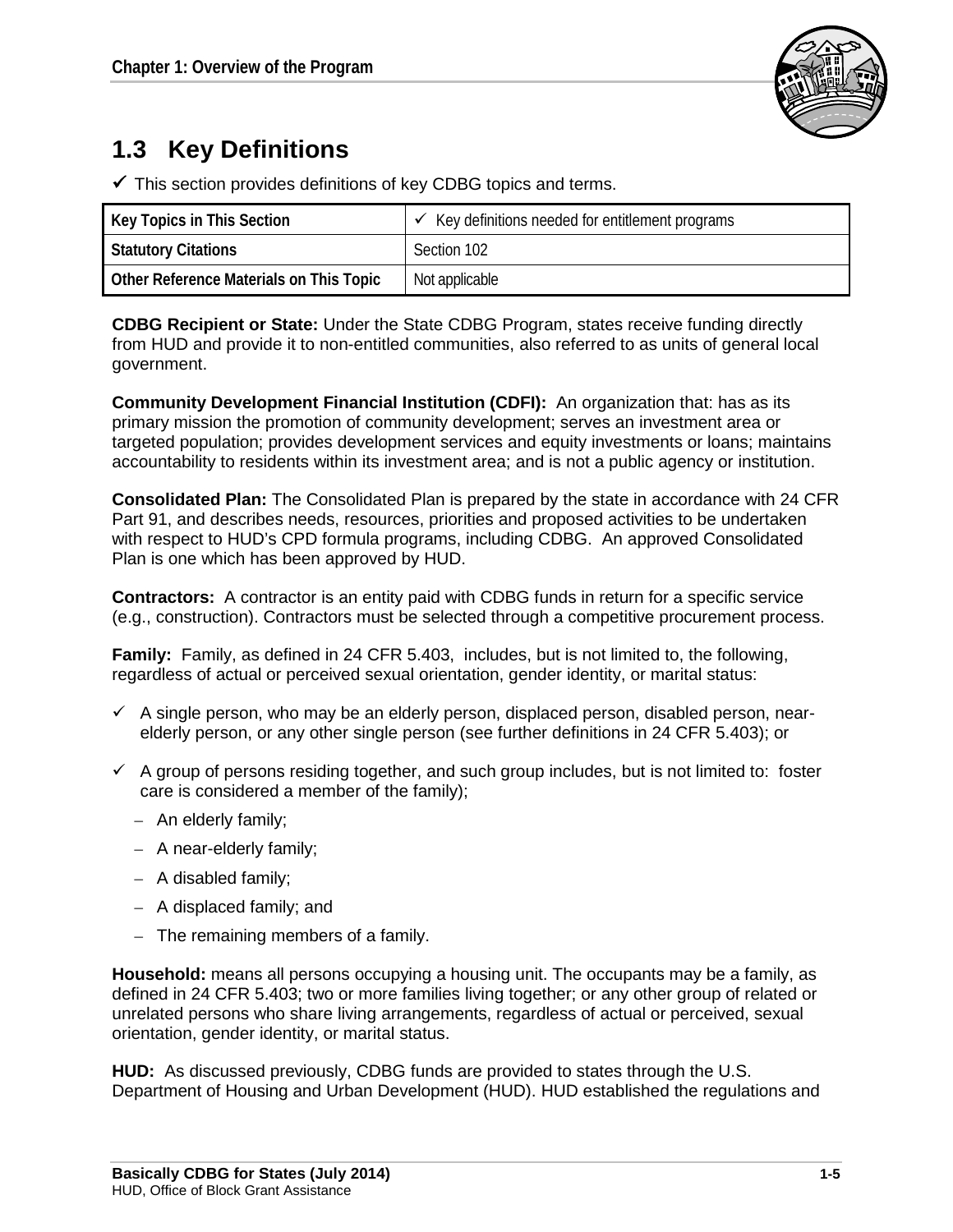

requirements for the program and has oversight responsibilities for the use of CDBG funds.

**Income:** States may select a definition of income. States commonly choose among three existing options: (1) Annual income as defined under Section 8; (2) Annual income as reported under the Census/American Community Survey long form; or (3) Adjusted gross income as defined by the IRS Form 1040. States may also develop their own definition of income.

**Live-in-Aide:** means a person who resides with one or more elderly persons, or near-elderly persons, or persons with disabilities (see regulatory reference above under family), and who:

- $\checkmark$  is determined to be essential to the care and well-being of the persons;
- $\checkmark$  Is not obligated for the support of the persons; and
- $\checkmark$  Would not be living in the unit except to provide the necessary supportive services.

**Low – and Moderate Income:** Low- and moderate income (also referred to in this manual as LMI) means family or household annual income less than the Section 8 Low Income Limit, generally 80 percent of the area median income, as established by HUD.

- $\checkmark$  For the state CDBG program, the 80% limit is calculated as 80% of the non-metro statewide median or the county median, whichever is greater. In metropolitan areas, the median income for the entire metropolitan area is used.
- $\checkmark$  Below is a *sample* income chart indicating the Section 8 low income limits, as well as the 30% of median income and 50% of median income limits.

|                                                | Area: Sample                               |              |              | FY 2014 Median Family Income: \$70,000 |              |              |          |                 |
|------------------------------------------------|--------------------------------------------|--------------|--------------|----------------------------------------|--------------|--------------|----------|-----------------|
|                                                | ADJUSTED INCOME LIMITS (by household size) |              |              |                                        |              |              |          |                 |
|                                                | Person                                     | 2<br>Persons | 3<br>Persons | 4<br>Persons                           | 5<br>Persons | 6<br>Persons | Persons  | $8+$<br>Persons |
| 30% Limits                                     | \$14,700                                   | \$16,800     | \$18,900     | \$21,000                               | \$22,700     | \$24,400     | \$26,050 | \$27,750        |
| Very Low<br>Income<br>(50% Limits)             | \$24,500                                   | \$28,000     | \$31,500     | \$35,000                               | \$37,800     | \$40,600     | \$43,400 | \$46,200        |
| Low &<br>Moderate<br>Income<br>$(80\%$ Limits) | \$39,200                                   | \$44,800     | \$50,400     | \$56,000                               | \$60,500     | \$65,000     | \$69,450 | \$73,950        |

**Low-Income Household/Family:** A household/family having an income equal to or less than the Section 8 Very Low Income limit (50% of the area median income) as established by HUD.

**Microenterprise:** A business that has five or fewer employees, one or more of whom own the enterprise.

**Moderate-Income Household/Family:** A household/family having an income equal to or less than the Section 8 Low Income limit (80% of area median income) established by HUD, but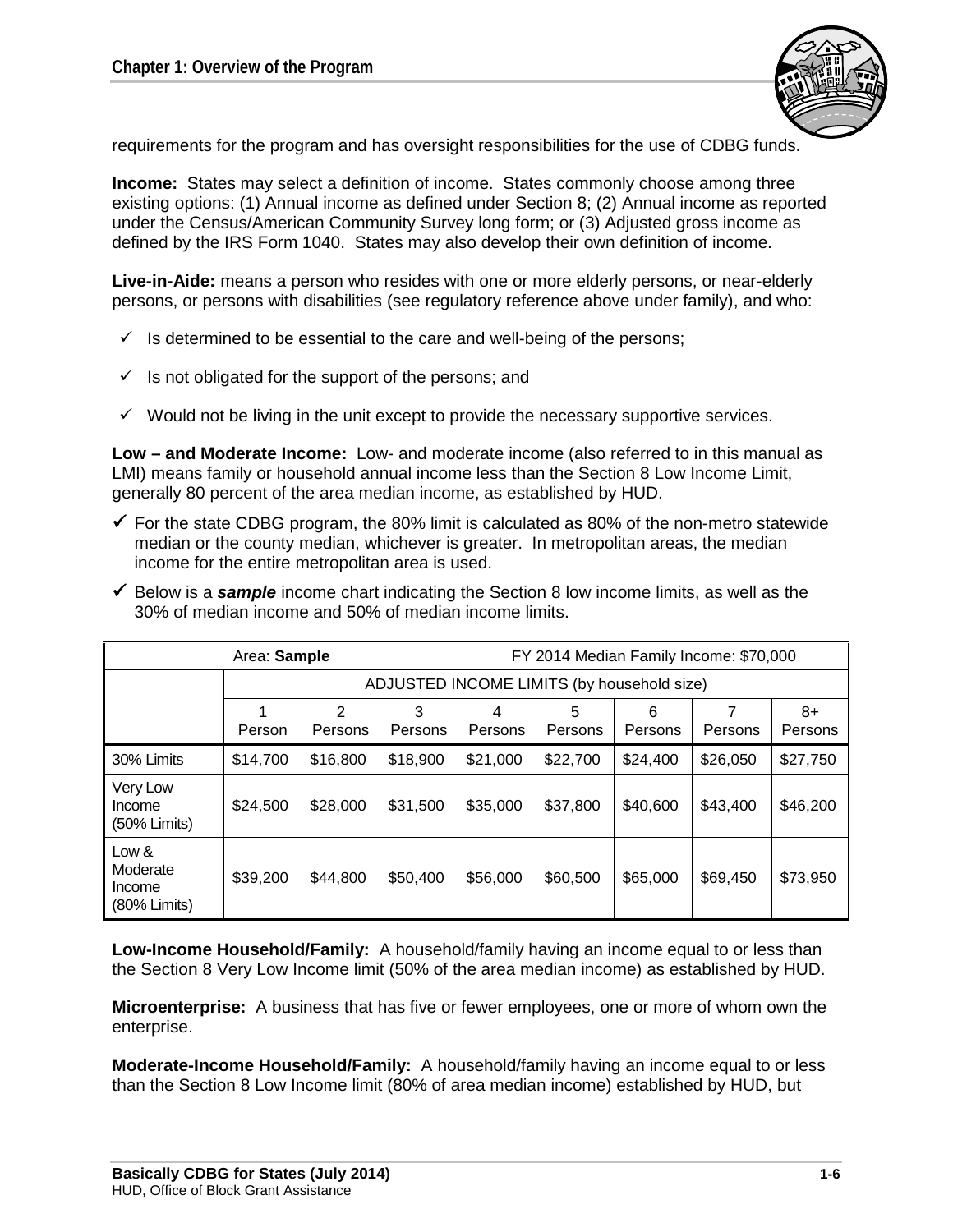

greater than the Section 8 Very Low Income limit (50% of area median income) established by HUD.

**Person with disabilities**: Means a person who:

- $\checkmark$  Has a disability, as defined in 42 U.S.C. 423;
- $\checkmark$  is determined, pursuant to HUD regulations, to have a physical, mental, or emotional impairment that:
	- Is expected to be of long-continued and indefinite duration;
	- Substantially impedes his or her ability to live independently, and
	- Is of such a nature that the ability to live independently could be improved by more suitable housing conditions; or
	- Has a developmental disability as defined in 42 U.S.C. 6001.
- $\checkmark$  Does not exclude persons who have the disease of acquired immunodeficiency syndrome or any conditions arising from the etiologic agent for acquired immunodeficiency syndrome;
- $\checkmark$  For purposes of qualifying for low-income housing, does not include a person whose disability is based solely on any drug or alcohol dependence; and
- $\checkmark$  Means "individual with handicaps", as defined in 24 CFR 8.3, for purposes of reasonable accommodation and program accessibility for persons with disabilities.

**State CDBG Program:** The State CDBG Program provides CDBG grants to state governments (except in the state of Hawaii where HUD directly administers the program). Under this Program, state governments then provide CDBG assistance to non-entitlement communities within their jurisdiction.

**Unit of General Local Government (UGLG):** Means any city, county, town, township, parish, village or other general purpose political subdivision of a state, Guam, the Northern Mariana Islands, the Virgin Islands, and American Samoa or a general purpose subdivision thereof.

# **1.4 Introduction to Eligible Activities**

 $\checkmark$  This section describes the range of activities that are eligible under the CDBG Program.

| Key Topics in This Section              | $\checkmark$ Activities Related to Housing<br>$\checkmark$ Other Real Property Activities<br>$\checkmark$ Public Facilities<br>$\checkmark$ Activities Related to Public Services<br>$\checkmark$ Activities Related to Economic Development<br>$\checkmark$ Other Types of Activities<br>$\checkmark$ Planning and Administration<br>Eligible Activities and National Objectives<br>✓ |
|-----------------------------------------|----------------------------------------------------------------------------------------------------------------------------------------------------------------------------------------------------------------------------------------------------------------------------------------------------------------------------------------------------------------------------------------|
| <b>Statutory Citations</b>              | Section 105                                                                                                                                                                                                                                                                                                                                                                            |
| Other Reference Materials on This Topic | Guide to National Objectives and Eligible Activities for States<br>✓<br>- Chapter 2                                                                                                                                                                                                                                                                                                    |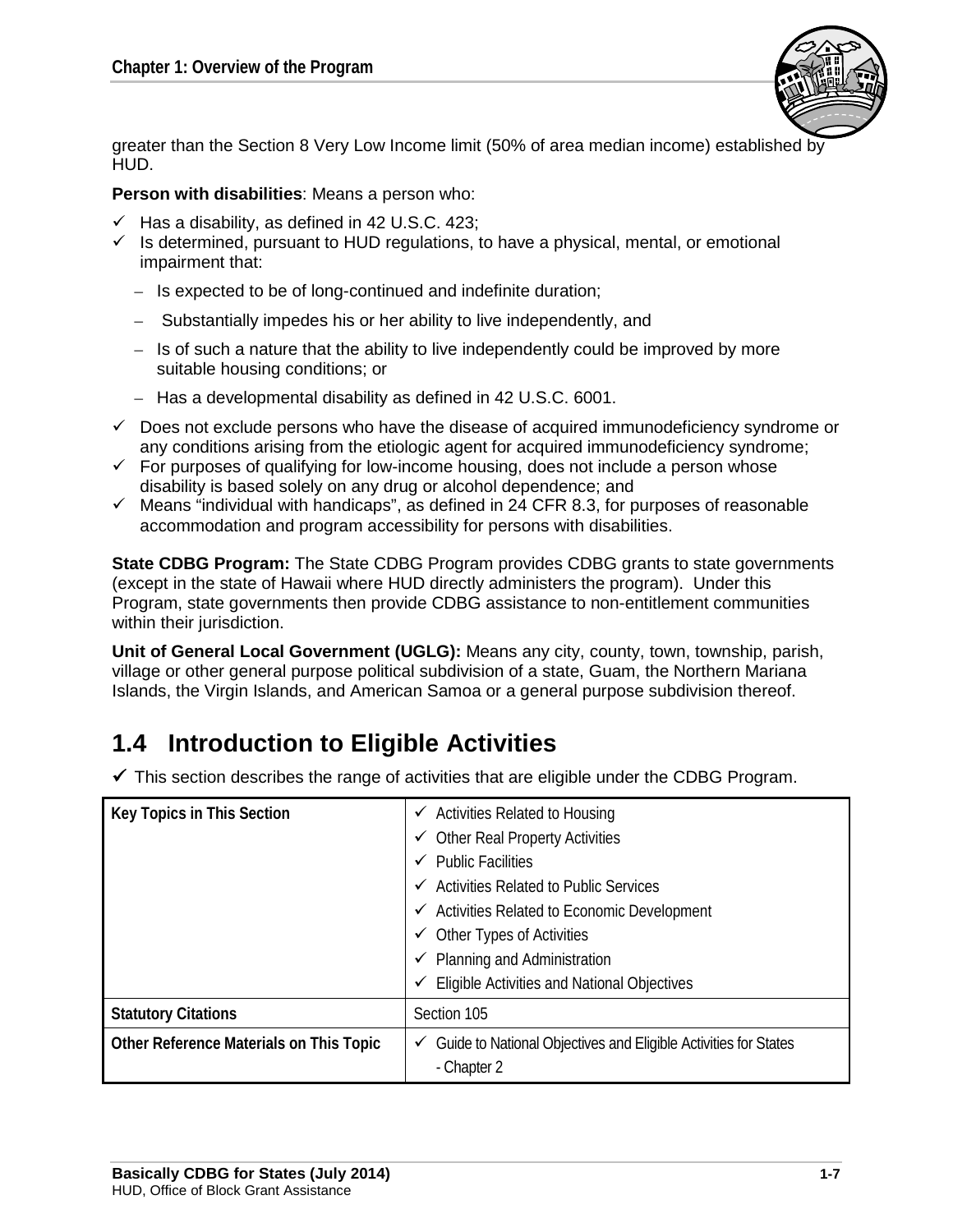

- $\checkmark$  CDBG offers states a high level of flexibility in choosing program activities. States are free to select those activities that best meet the needs of their communities, in accordance with the national objectives and requirements of the CDBG Program.
- $\checkmark$  Please refer to Section 105(a) of the CDBG statute for a more complete description of each of these eligible activities. The Guide to Eligible Activities and National Objectives is another good resource for determining the eligibility of activities.
- $\checkmark$  Determining under which category of eligible activities an activity falls is very important for various reasons. The regulations and statues place certain requirements and stipulations on certain categories and not others. For example, the regulations and statue cap the amount of CDBG funds that can be used for public service and program administration activities. Additionally, the category of eligibility may dictate the costs that are eligible, the national objective under which the activity falls, and the rules that are triggered.

### **1.4.1 Activities Related to Housing**

- $\checkmark$  There are many activities related to housing that are eligible under the CDBG Program. The list of eligible activities includes:
	- Housing services in connection with Home Investment Partnerships (HOME) Program activities (105(a)(20));
	- New construction of housing by eligible organizations (105(a)(15)) or as last resort housing under 24 CFR Part 42;
	- Homeownership assistance (e.g., homebuyer counseling [105(a)(8)] and down-payment assistance interest subsidies [105(a)(25)]);
	- Rehabilitation to buildings which are residential, low-income rental or homeowner housing  $(105(a)(4)$  and  $(a)(5)$ ). This also includes conversion of non-residential structures for residential use. The following types of rehabilitation activities may be undertaken:
		- □ Acquisition for rehabilitation and rehabilitation for residential purposes;
		- □ Labor, materials, etc. for rehabilitation of properties;
		- □ Loans for refinancing existing secured indebtedness;
		- **Energy improvements;**
		- □ Water efficiency improvements;
		- □ Connection to water and sewer lines;
		- □ Some homeowner warranty, hazard and flood insurance premiums;
		- □ Testing for and abatement of lead-based paint;
		- □ Costs of acquiring tools to be lent for rehabilitation;
		- □ Rehabilitation services:
		- Assistance for the rehabilitation of housing under Section 17 of the United States Housing Act of 1937; and
		- □ Removal of material and architectural barriers that restrict accessibility.
	- Lead-based paint testing and abatement as a stand-alone program or included as rehabilitation as noted above (105(a)(25)); and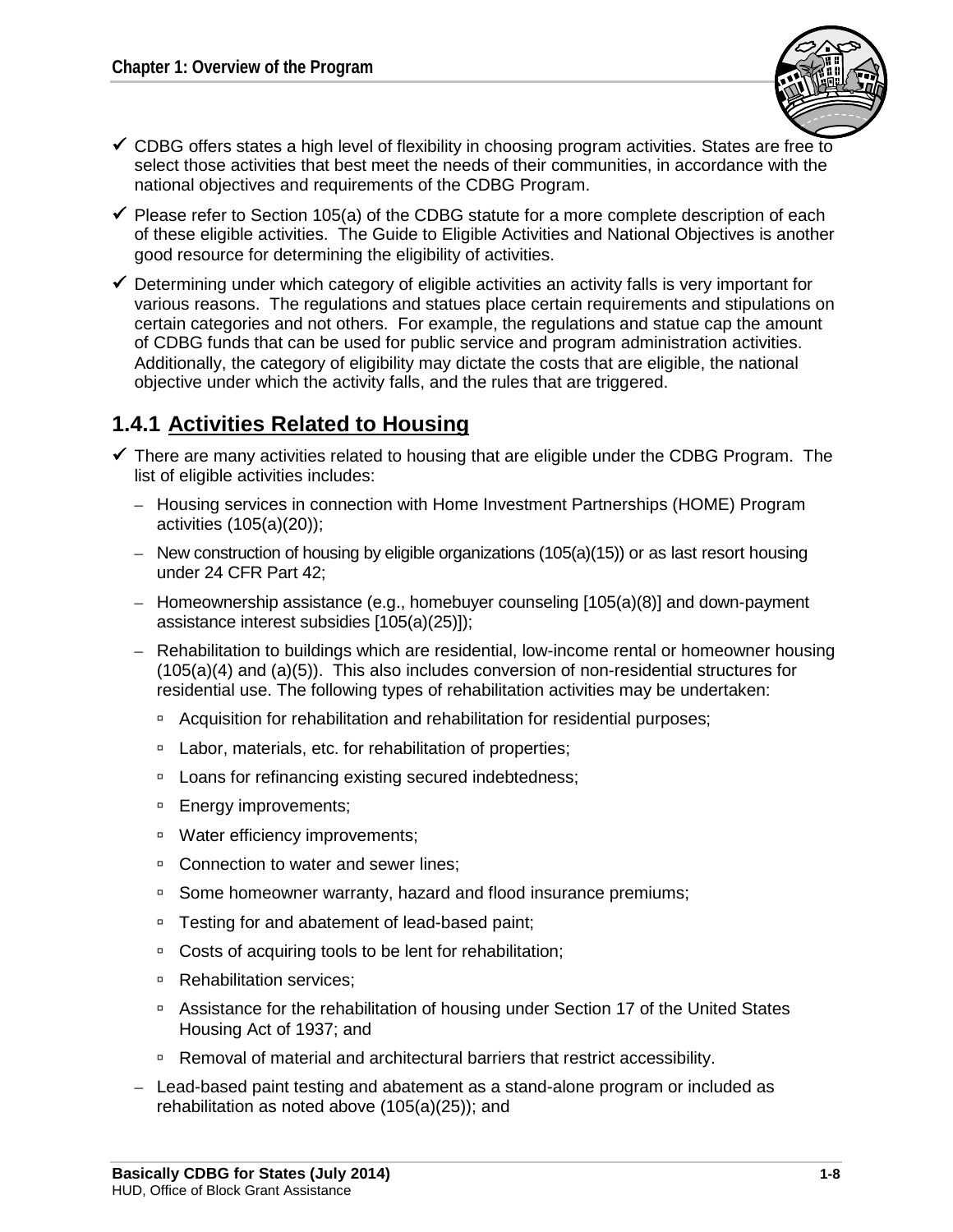

- Activities that support new housing construction such as acquisition (105(a)(1)), clearance  $(105(a)(4))$ , and street improvements  $(105(a)(2))$ .
- $\checkmark$  Additional information about these types of activities may be found in Chapter 4: Housing Activities.

## **1.4.2 Other Real Property Activities**

- $\checkmark$  In additional to the housing-related activities outlined above, many other real property activities are eligible to be funded by CDBG such as:
	- $-$  Acquisition (105(a)(1));
	- $-$  Disposition (105(a)(7));
	- Clearance and demolition  $(105(a)(4))$ ;
	- Rehabilitation of publicly- or privately-owned commercial or industrial buildings  $(105(a)(4));$
	- Code enforcement (105(a)(3));
	- Historic preservation  $(105(a)(4))$ ;
	- Renovation of closed buildings (105(a)(2));
	- Interim assistance to arrest severe deterioration or alleviate emergency conditions (§ 570.201(f))—Note: this activity is not explicitly listed in the statute but states may refer to the entitlement regulations for guidance; and
	- Privately-owned utilities -- Note: this activity is not explicitly listed in the statute but states may refer to the entitlement regulations for guidance.
- $\checkmark$  Additional information about these types of activities may be found in Chapter 5: Other Real Property Improvements.

### **1.4.3 Public Facilities**

- $\checkmark$  CDBG funds may be used for the acquisition, construction, reconstruction, rehabilitation, or installation of public improvements or public facilities (105(a)(2)).
	- "Public improvements" includes, but is not limited to, streets, sidewalks, water and sewer lines, and parks.
	- "Public facilities" includes, but is not limited to, neighborhood/community facilities and facilities for persons with special needs (e.g. homeless shelters, group homes, and halfway houses).
- $\checkmark$  Additional information is provided in Chapter 6: Public Facilities, Special Assessments, and Privately Owned Utilities.

### **1.4.4 Activities Related to Public Services**

- $\checkmark$  Public services are also generally eligible under the CDBG Program (105(a)(8)). These public service activities may include, but are not limited to:
	- Job training and employment services;
	- Health care and substance abuse services;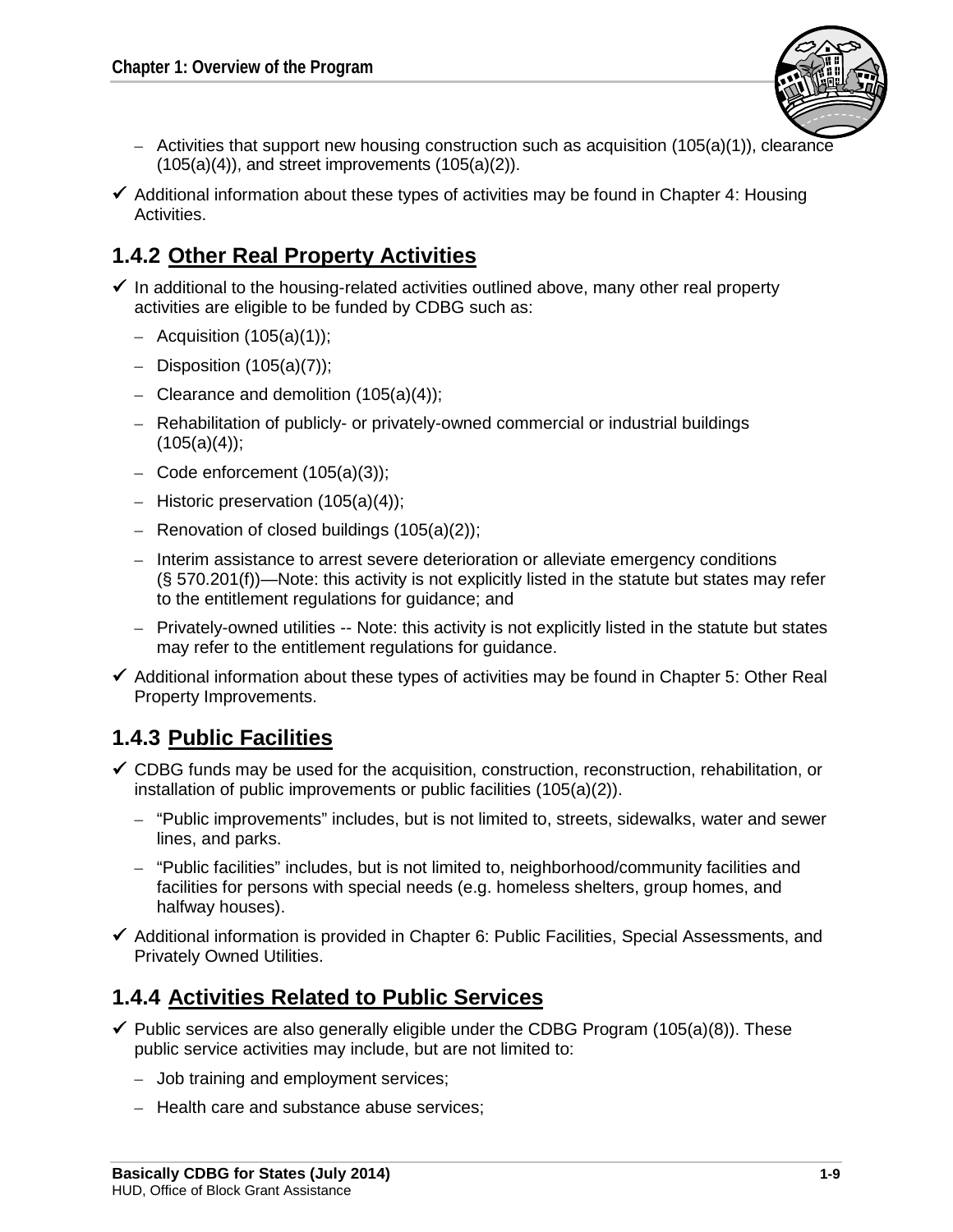

- Child care;
- Crime prevention; and
- Fair Housing counseling.
- $\checkmark$  Additional information about the various types of public services is provided in Chapter 7: Public Services.

### **1.4.5 Activities Related to Economic Development**

- $\checkmark$  CDBG funds may also be used for activities related to economic development. The following are examples of eligible activities that can be funded by CDBG:
	- Microenterprise assistance (105(a)(22));
	- Commercial rehabilitation (105(a)(4)); and
	- Special economic development activities (105(a)(17)) and 105(a)(14)).
- $\checkmark$  Additional information about economic development activities may be found in Chapter 8: Economic Development & Section 108.

### **1.4.6 Assistance to Nonprofit Development Organizations**

- $\checkmark$  CDBG recipients may also provide grants or loans to nonprofit development organizations to carry out the following types of projects (105(a)(15)):
	- Community revitalization;
	- Community economic development; and
	- Energy conservation.
- $\checkmark$  Additional information about nonprofit development organizations may be found in Chapter 2: Activity Selection and Implementation.

### **1.4.7 Other Types of Activities**

- $\checkmark$  Certain other types of activities are also eligible under CDBG, including:
	- Payment of non-Federal share of grants in connection with CDBG-eligible activities  $(105(a)(9))$ ;
	- Relocation assistance (105(a)(11));
	- Loss of rental income (related to relocation) (105(a)(6));
	- Technical assistance to public or nonprofit entities to increase the capacity of such entities to carry out eligible neighborhood revitalization or economic development activities (105(a)(19)). Note that this activity is rare under the State CDBG program because technical assistance is also allowed under the 3% administrative cap; and
	- Assistance to institutions of higher education with the capacity to carry out other eligible activities (105(a)(21)).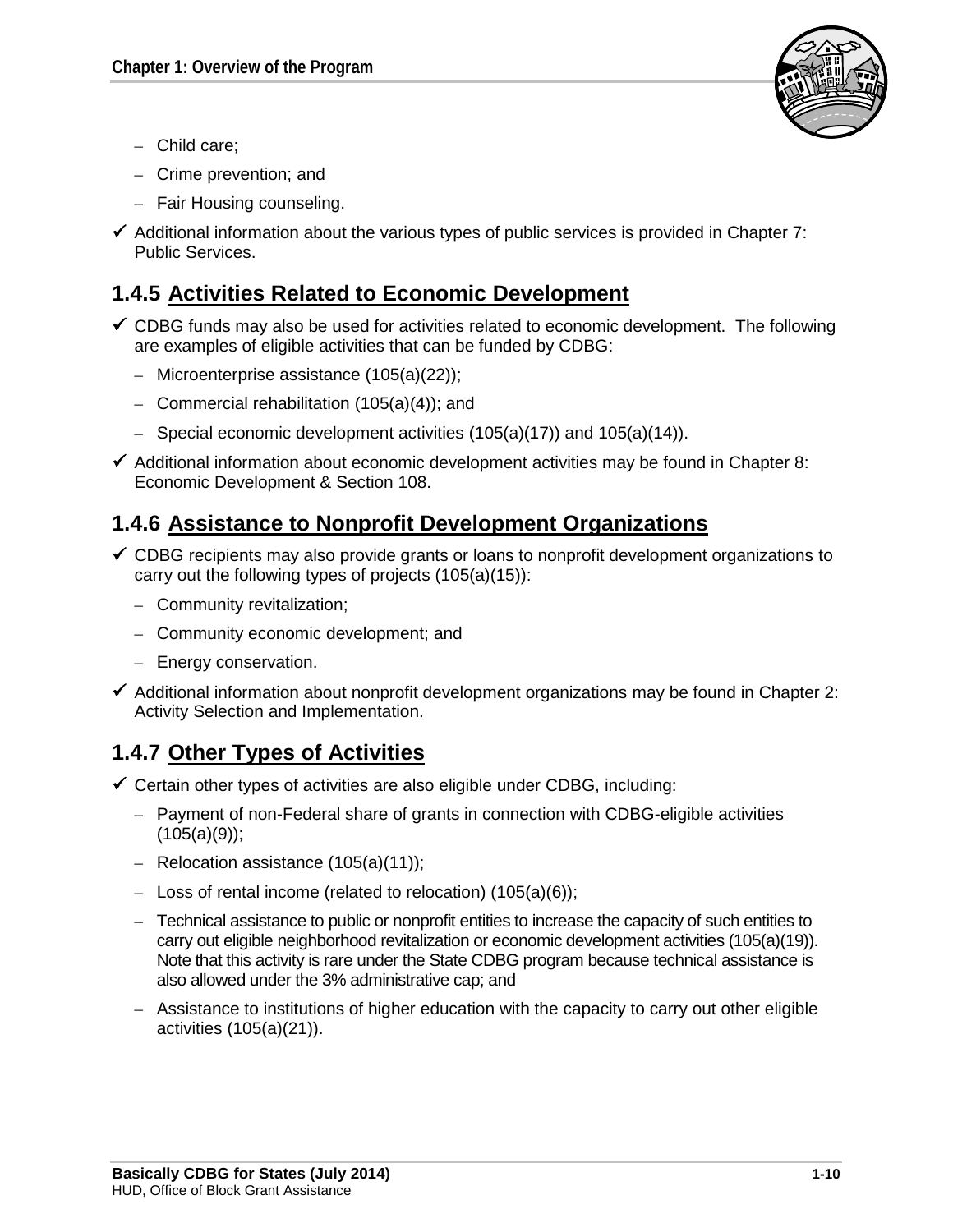

### **1.4.8 Planning and Administration**

- CDBG funds may be used for planning activities  $(105(a)(12))$  and  $(105(a)(16))$ . Such activities might include:
	- Comprehensive plans;
	- Community development plans (including the Consolidated Plan);
	- Functional plans (for housing; land use and urban environmental design; economic development; open space and recreation; energy use and conservation; floodplain and wetlands management; transportation; utilities; historic preservation: etc.);
	- Other plans and studies (e.g., small area and neighborhood plans; capital improvements program plans; individual project plans; general environmental; urban environmental design; historic preservation studies; etc.); and
	- Policy planning, management, and capacity building activities.
- $\checkmark$  Finally, within certain caps and constraints, states may use CDBG funds for program administration activities (105(a)(13)). Such activities may include:
	- General management, oversight and coordination;
	- Public information;
	- Fair Housing activities;
	- Indirect costs;
	- Submission of applications for Federal programs.
- $\checkmark$  More details concerning planning and administration costs can be found Chapter 11.

# **1.5 Ineligible Activities**

 $\checkmark$  This section describes activities that are not eligible under the CDBG Program.

| Key Topics in This Section              | Ineligible Activities                                                          |
|-----------------------------------------|--------------------------------------------------------------------------------|
| <b>Statutory Citations</b>              | NA (see below)                                                                 |
| Other Reference Materials on This Topic | Guide to National Objectives and Eligible Activities for States<br>- Chapter 2 |

- $\checkmark$  The general rule is that any activity not specifically authorized under the CDBG regulations and statute is ineligible to be assisted with CDBG funds.
- $\checkmark$  The state CDBG program relies on the statute to describe eligible programs and its regulations do not directly address ineligible programs. States may use the entitlement program regulations as guidance.
- The entitlement regulations stipulate that the following activities may *not* be assisted with CDBG funds:
	- Buildings for the general conduct of government are ineligible. However, the removal of architectural barriers from government buildings is eligible under the category of public facilities and improvements.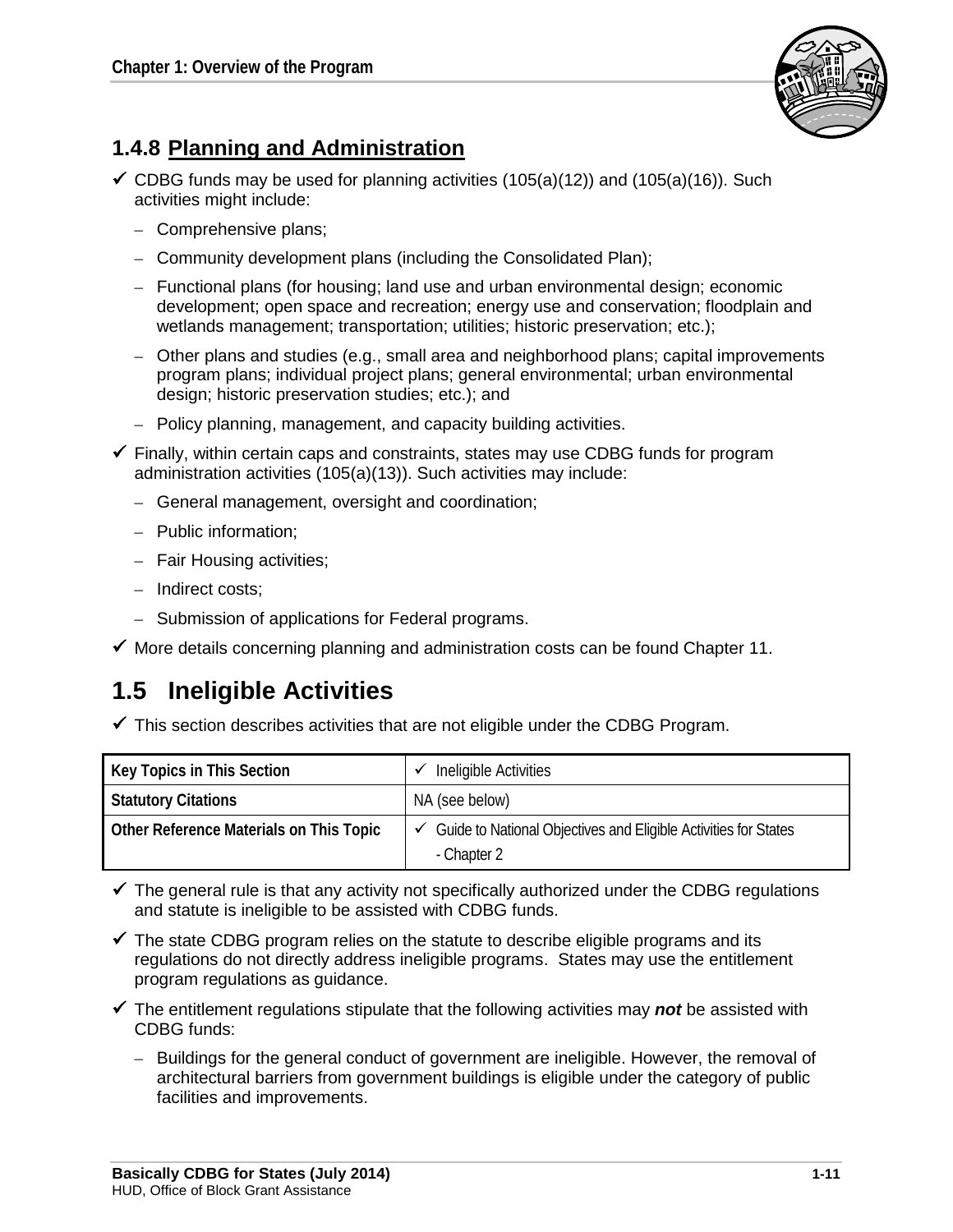

- General government expenses are ineligible.
- Financing for political activities or to engage in other partisan political activities are ineligible. However, a facility assisted with CDBG funds may be used on an incidental basis to hold political meetings, candidate forums, or voter registration campaigns, if the building is available to all community organizations on an equal basis.
- $\checkmark$  Per the entitlement regulations, the following activities may **not** be assisted with CDBG funds unless authorized as a special economic development activity or when carried out by an eligible nonprofit development organization as defined under 105(a)(15)):
	- Purchase of equipment is generally ineligible.
		- Compensation for the use of construction equipment through leasing, depreciation, or use allowances is eligible.
		- □ Fire protection considered an integral part of public facilities is eligible. This includes fire engines and specialized tools such as "jaws of life" and life-saving equipment as well as protective clothing worn by fire fighters.
	- Purchase of personal property, including equipment, fixtures, motor vehicles, furnishings, or other personal property is generally ineligible.
	- Operating and maintenance expenses (of public facilities, improvements, and services) are ineligible.
		- □ Specific exceptions to this general rule are operating and maintenance expenses associated with public service activities, interim assistance, and office space for program staff employed in carrying out the CDBG program;
	- New housing construction except under certain conditions or when carried out by a Section 105(a)(15) nonprofit development organization as part of a neighborhood revitalization or community economic development project.
	- Income payments made to an individual or family for items such as food, clothing, housing, or utilities are ineligible. One time grants, emergency type grants, or loans for such purposes may be eligible under the category of public services.

# **1.6 CDBG Resources**

The following resources are helpful to states and UGLG administering CDBG activities:

- $\checkmark$  Community Development Block Grant Program: Guide to National Objectives and Eligible Activities for the State CDBG Program.
- "A Guidebook for Grantees on Subrecipient Oversight: Managing CDBG." (Revised March 2005).
- $\checkmark$  The resources listed above as well as websites, notices, quidebooks, and other documents may be found on the OneCPD Resources Exchange: [http://www.onecpd.info.](http://www.onecpd.info/)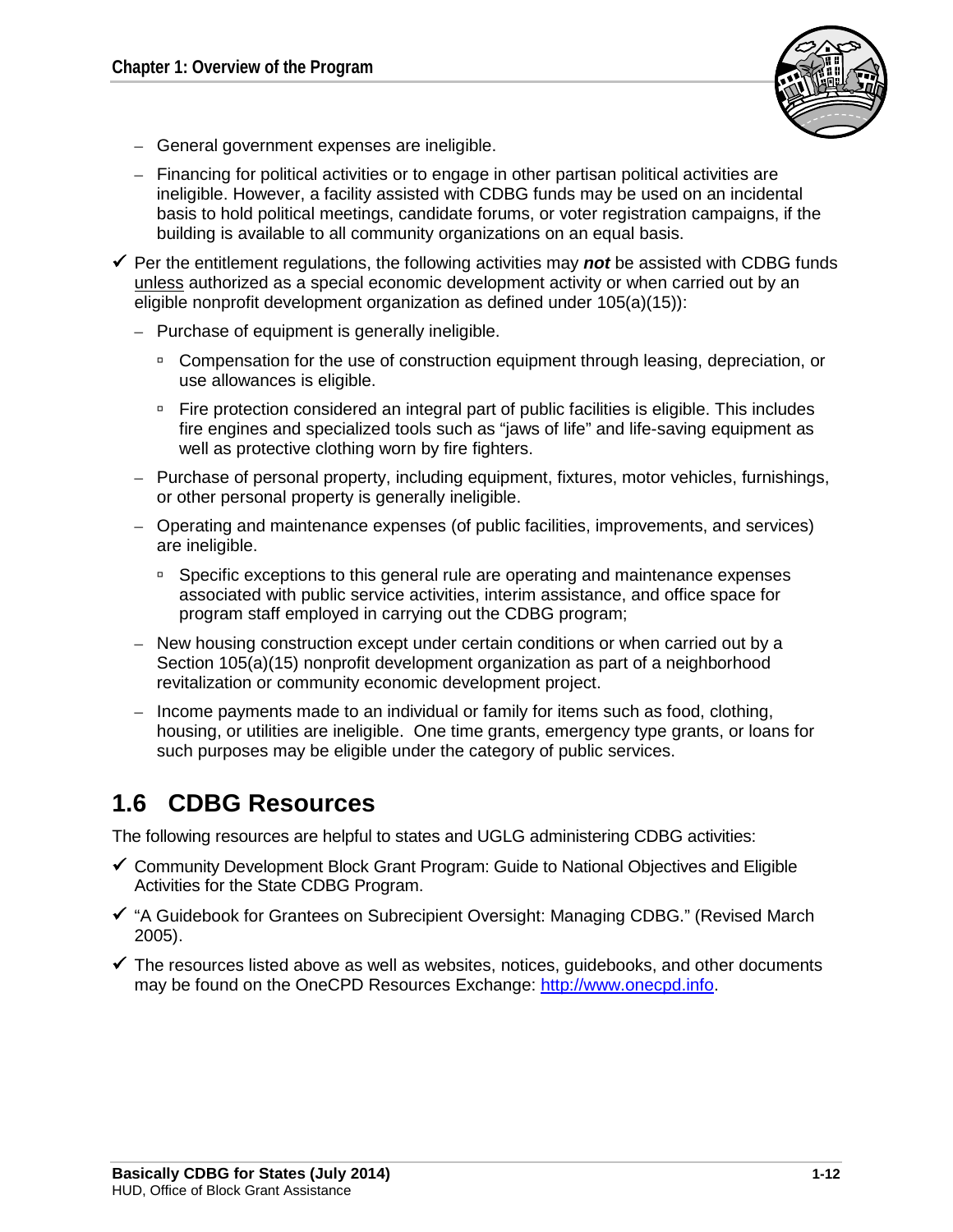

## **Attachment 1-1: Glossary of Common Acronyms & Abbreviations in the CDBG Program**

| ABA               | Architectural Barriers Act of 1968                                                                                                                      |
|-------------------|---------------------------------------------------------------------------------------------------------------------------------------------------------|
| <b>ADA</b>        | <b>Americans With Disabilities Act</b>                                                                                                                  |
| <b>AFFH</b>       | <b>Affirmatively Furthering Fair Housing</b>                                                                                                            |
| AI                | Analysis of Impediments to Fair Housing                                                                                                                 |
| <b>ARC</b>        | Appalachian Regional Commission                                                                                                                         |
| <b>BNA</b>        | Block Numbering Area (now obsolete)                                                                                                                     |
| <b>CAPER</b>      | <b>Consolidated Annual Performance Evaluation Report</b><br>(the annual Con Plan report)                                                                |
| <b>CBDO</b>       | Community-based development organizations                                                                                                               |
| Certs             | Certifications                                                                                                                                          |
| <b>CDFI</b>       | <b>Community Development Financial Institutions</b>                                                                                                     |
| <b>CFR</b>        | Code of Federal Regulations (24 CFR is HUD regulations)                                                                                                 |
| COG               | <b>Council of Governments</b>                                                                                                                           |
| ConPlan           | <b>Consolidated Plan</b>                                                                                                                                |
| CP                | <b>Citizen Participation</b>                                                                                                                            |
| <b>CPD</b>        | HUD Office of Community Planning & Development                                                                                                          |
| <b>CRSA</b>       | <b>Community Revitalization Strategy Area</b>                                                                                                           |
| <b>CT</b>         | <b>Census Tract</b>                                                                                                                                     |
| ED                | <b>Economic Development</b>                                                                                                                             |
| EZ/EC /RC         | <b>Empowerment Zones/Enterprise Communities/Renewal</b><br>Communities                                                                                  |
| <b>FHA</b>        | Federal Housing Administration -HUD Office of Housing                                                                                                   |
| FmHA              | Farmers Home Administration (sometimes also called FHA; both<br>are obsolete), now the Rural Housing Administration in the<br>Department of Agriculture |
| <b>FHEO</b>       | HUD Office of Fair Housing and Equal Opportunity                                                                                                        |
| <b>FTE</b>        | Full-time equivalents of jobs                                                                                                                           |
| GoZone            | Gulf Opportunity zone (hurricane recovery)                                                                                                              |
| HCDA (or the Act) | Housing & Community Development Act of 1974, as amended                                                                                                 |
| HoZo              | Homeownership Opportunity Zone                                                                                                                          |
| <b>IDIS</b>       | Integrated Disbursement & Information System                                                                                                            |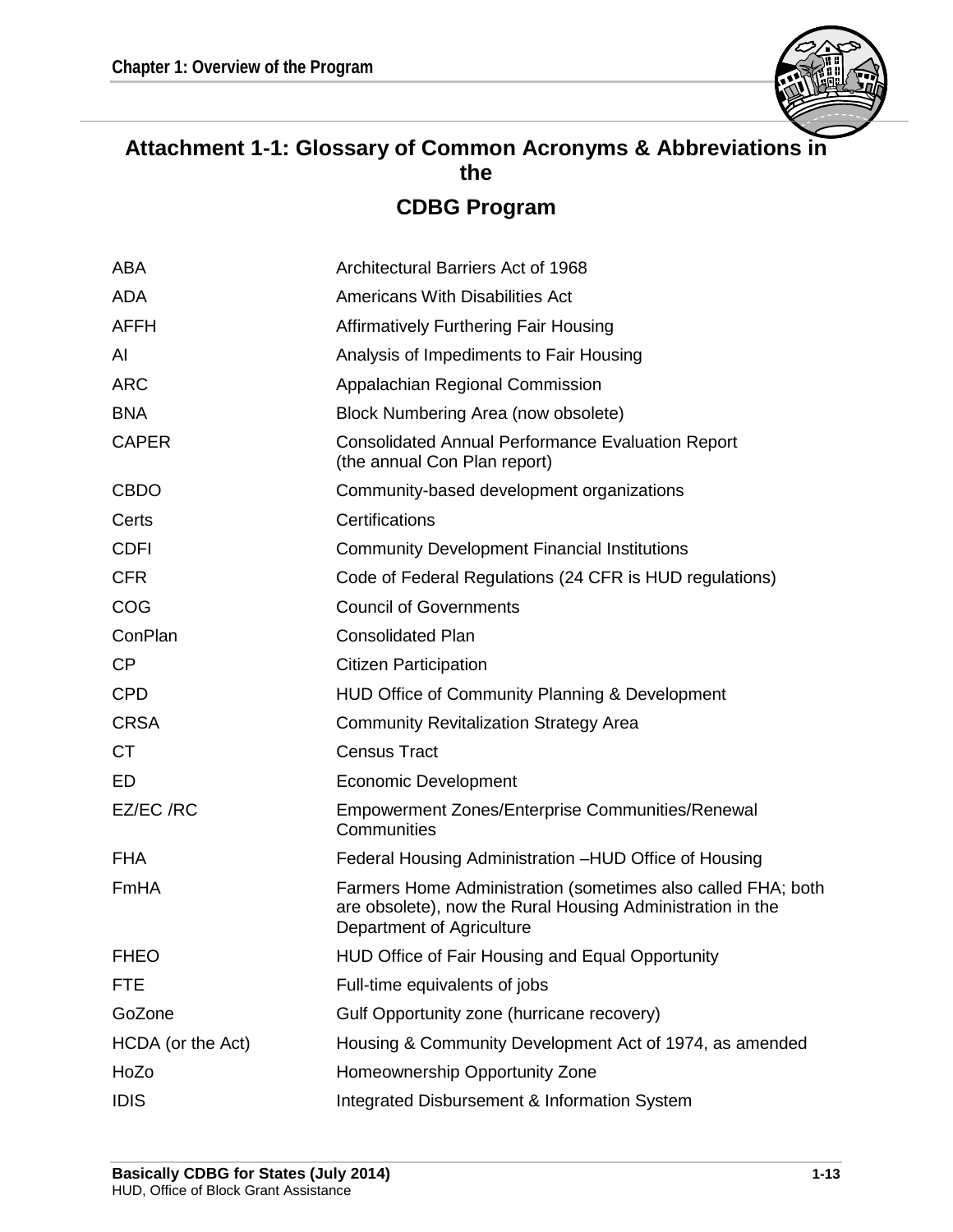

| <b>LBP</b>        | c<br><b>Lead-Based Paint</b>                                                                       |
|-------------------|----------------------------------------------------------------------------------------------------|
| <b>LDP</b>        | Limited Denial of Participation                                                                    |
| LMI (or low/mod)  | Low- and Moderate-Income person(s)                                                                 |
| <b>LMISD</b>      | Low and Moderate Income Summary Data (shows percent of<br>low/mod persons by state, and by CT, BG) |
| <b>MBE</b>        | <b>Minority-owned Business Enterprise</b>                                                          |
| <b>MOD</b>        | Method of Distribution (part of the annual Action Plan for States)                                 |
| <b>NRSA</b>       | Neighborhood Revitalization Strategy Area                                                          |
| <b>OGC</b>        | <b>HUD Office of General Counsel</b>                                                               |
| <b>PER</b>        | <b>Performance Evaluation Report</b>                                                               |
| <b>PDR</b>        | HUD Office of Policy Development & Research                                                        |
| PI                | Program Income                                                                                     |
| PJ                | Participating Jurisdiction (in the HOME program)                                                   |
| <b>RLF</b>        | <b>Revolving Loan Fund</b>                                                                         |
| <b>Title VIII</b> | Title VIII of the Civil Rights Act of 1968 (also known as the Fair<br>Housing Act)                 |
| <b>UGLG</b>       | Unit of General Local Government ("ug-lug")                                                        |
| <b>URA</b>        | Uniform Relocation Assistance and Real Property Acquisition<br>Policies Act of 1970                |
| <b>WBE</b>        | <b>Woman-owned Business Enterprise</b>                                                             |
| 105               | Section of the HCDA which contains the list of eligible activities<br>in the CDBG program          |
| 109               | Section of the HCDA prohibiting discrimination                                                     |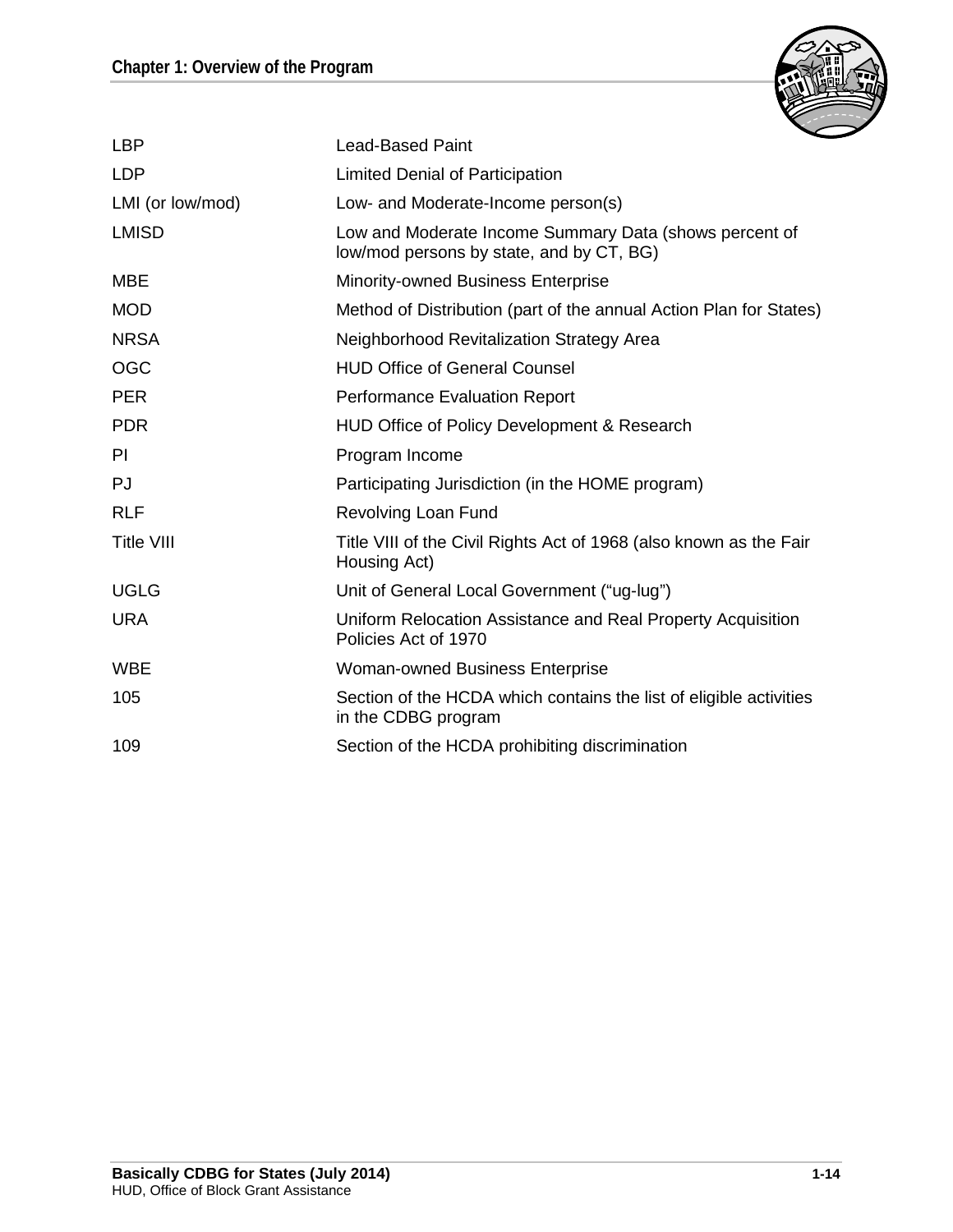## **Attachment 1-2: Comparison of Entitlement and State Programs**

#### **Similarities**:

- HUD contractual relationship is with grantee, whether a state or a locality.
- Local governments decide what their needs are and select activities to address those needs, and carry out those activities (or subgrant/contract out).
- HUD oversight responsibilities (monitoring, ConPlan/CAPER review, TA, etc.).
- Consolidated Plan (certifications, housing conditions & needs, priority & goal setting).
- Same statutory basis for eligibility requirements.
- National objective requirements nearly identical (except no upper quartile, no urban renewal slum and blight).
- Most other applicable laws apply (Davis Bacon, URA, NEPA, Civil Rights Act, etc.).
- Many requirements flow down units of local governments.
- Sanctions process is essentially the same.

#### **Differences:**

- States don't carry out activities themselves—they must distribute about 97% of the funds as grants to UGLGs. The assistance must be in the form of grants to non-entitlement units of general local governments, not loans (except 3% for technical assistance and administration).
- HUD does not have a contractual relationship with units of general local government (UGLG).
- What they spend their money on states often have different priorities than entitlements when using CDBG funds.
- Section 108: Recent changes now allow the state or the locality to be the borrower but the state pledges it CDBG allocation regardless of the applicant.

#### **Statutory/regulatory implementation differences**:

- States and entitlements use the statute and regulations differently. For the most part, states use the statute to govern eligible activities rather than the regulations.
- In the state's ConPlan, there is a method of distribution (MOD) that is described instead of list of activities; the ConPlan is completed at the state level rather than local level (entitlements); and certifies that they have consulted with localities in developing MOD but don't certify that they are following their Con Plan (because they don't do the activities themselves).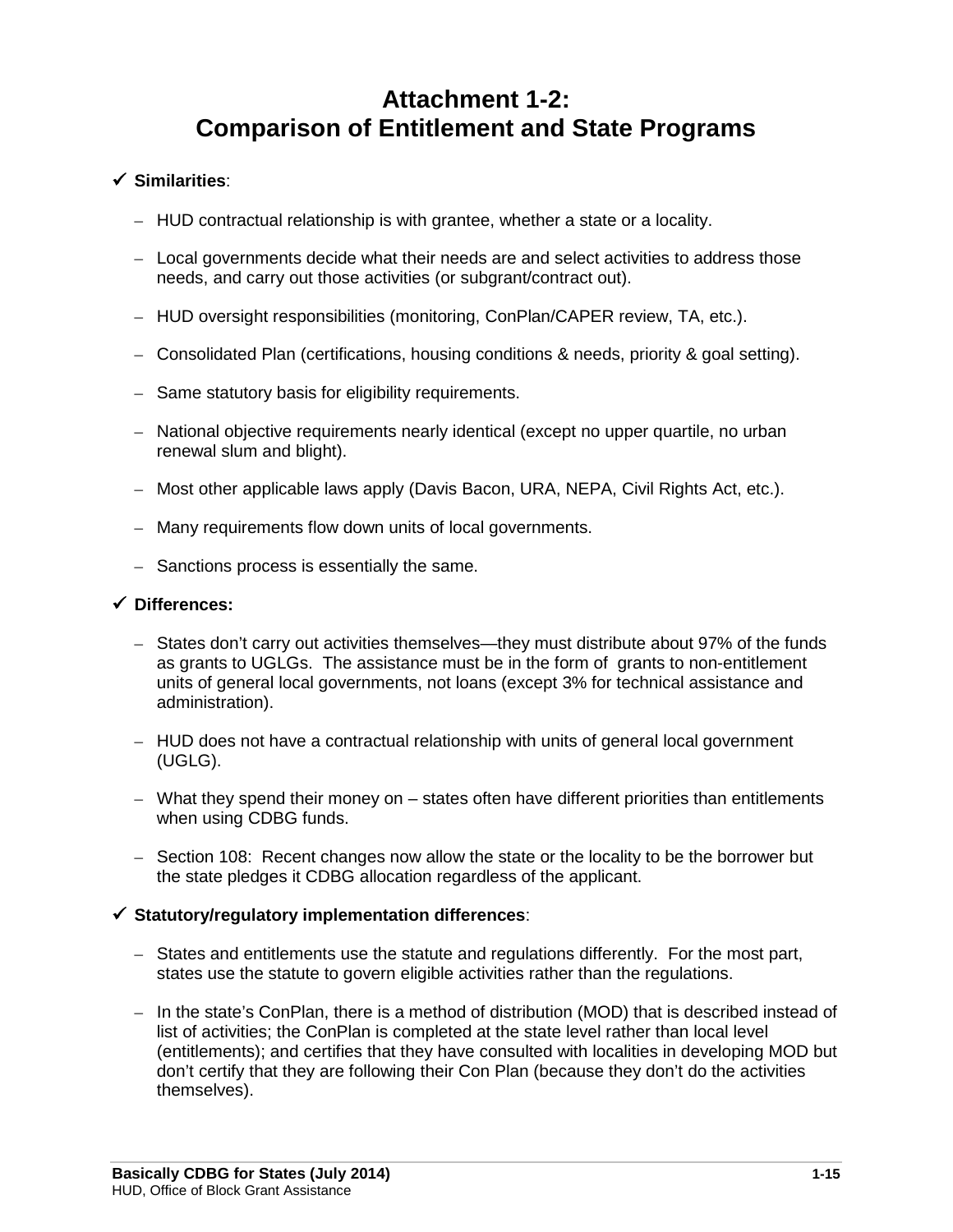- Only subpart I and 570.606 (displacement/URA) and 570.200(j) (pursuant to 570.480 (e)) of Part 570 applies to State CDBG program.
- Timely distribution (states) vs. timely expenditure (entitlements).
- Colonias. Section 916 of the Cranston-Gonzalez National Affordable Housing Act of 1990 (the Act) requires the states of Arizona, California, New Mexico, and Texas to set aside up to 10 percent (10%) of their CDBG annual allocations to be used for eligible activities that meet the needs of the Colonias. Pursuant to the Act, a colonia is an area within 150 miles of the United States-Mexico border regions of Arizona, California, New Mexico, and Texas that was in existence before November 28, 1990. Metropolitan statistical areas with populations exceeding one million are excluded.
- 1% TA set-aside for states, so there is not much reason to use §105(a)(19) provision provided in the Statute.

#### **Differences in definitions or lack thereof**:

- Concept/contents of subrecipient agreements.
- The CBDO definition at 570.204 is not applicable to states.
- Income limits.
- Definition of income.
- Float loans different concept for states.
- Pre-award costs.
- Community revitalization strategies concept for states rather than neighborhood revitalization strategy areas under the entitlement program.
- Lump sum drawdowns.
- "Persons developing a micro-enterprise".

#### **How various caps & requirements are applied**:

- Under the state program each grant is treated discretely caps and reporting are by each year's allocation of funds plus program income rather than to all activity within a 12 months period.
- Caps apply to state as a whole rather than a local government or their individual activities.
- The same is true for public benefit standards the caps apply to everything funded out of a given year's allocation.
- Caps determined based on "use" (expenditures) rather than obligations.
- States have a 3% cap on the state's administrative/planning/technical assistance (TA) costs above \$100,000 and must match all admin/planning/TA costs above the \$100,000.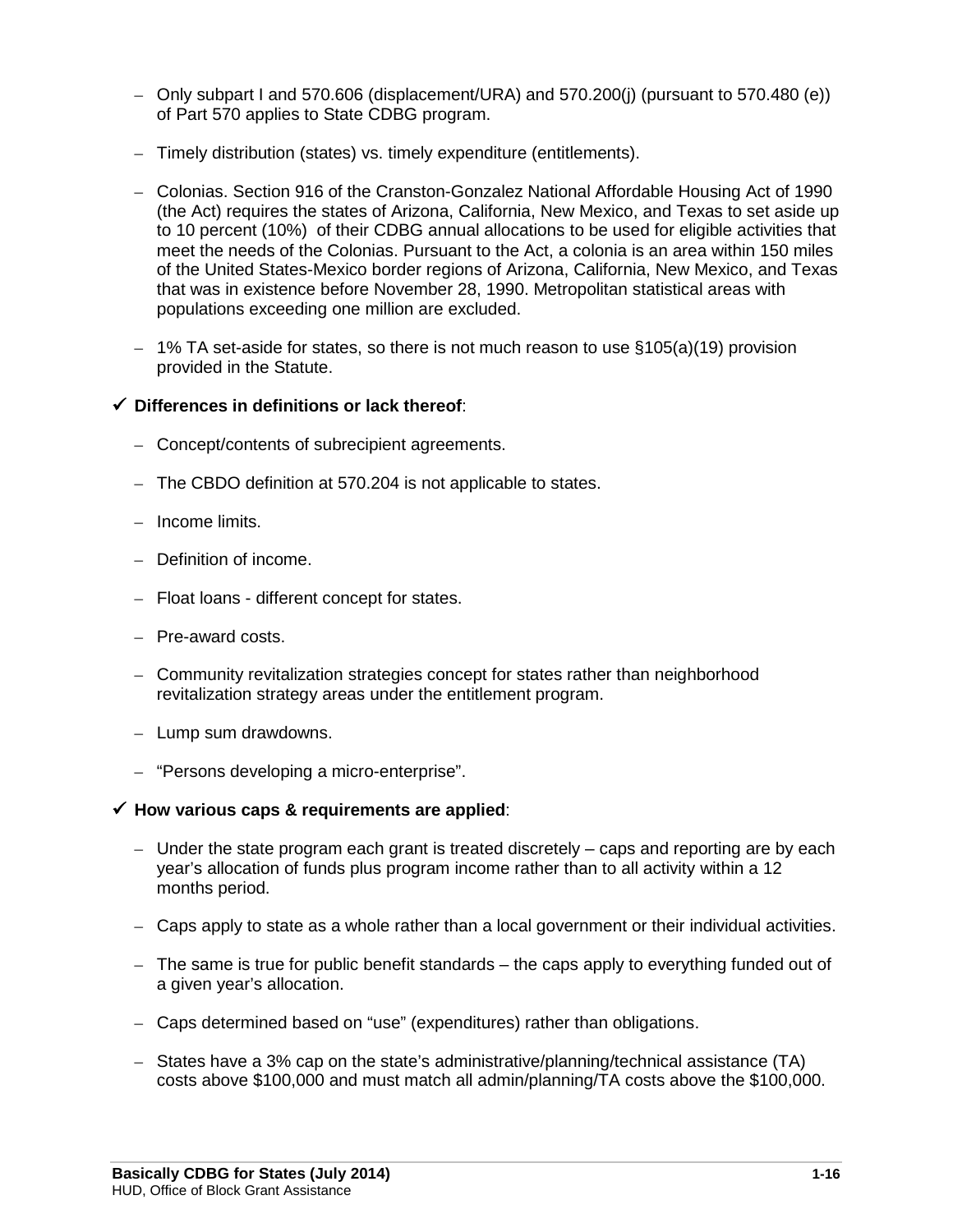An overall cap of 20% applies to a state's and its UGLG's annual planning & administrative costs.

– States can make grants which are 100% public services to UGLGs; more than 20% admin to UGLGs; and can make planning-only grants to UGLGs provided a national objective is met.

#### **Financial/administrative requirements & differences**:

- One of the areas of greatest divergence between entitlements and states.
- Lack of recordkeeping and reporting requirements in state regulation required by OMB to negotiate with states collectively; however, makes it tougher to enforce compliance.
- Many parts of Part 570, Subpart J (Grant Administration) have no comparable, substantive state regulations.
- There is a statutory requirement keeping program income at the local level; program income returned to the state "belongs" to the year in which it is redistributed; not to year received; no requirement that excess program income must be returned to the line of credit.
- Cash Management Improvement Act requirements on drawdowns instead of Part 85 negotiated by Treasury for state as a whole; state to ensure prompt disbursement at/to local level.
- 24 CFR Part 85's inapplicability to states as states have the option to allow state law requirements on financial management to prevail.
- States to have an established system for reviewing their grantees, audits, closing out grants, rather than HUD establishing requirements, HUD requires states to set their own.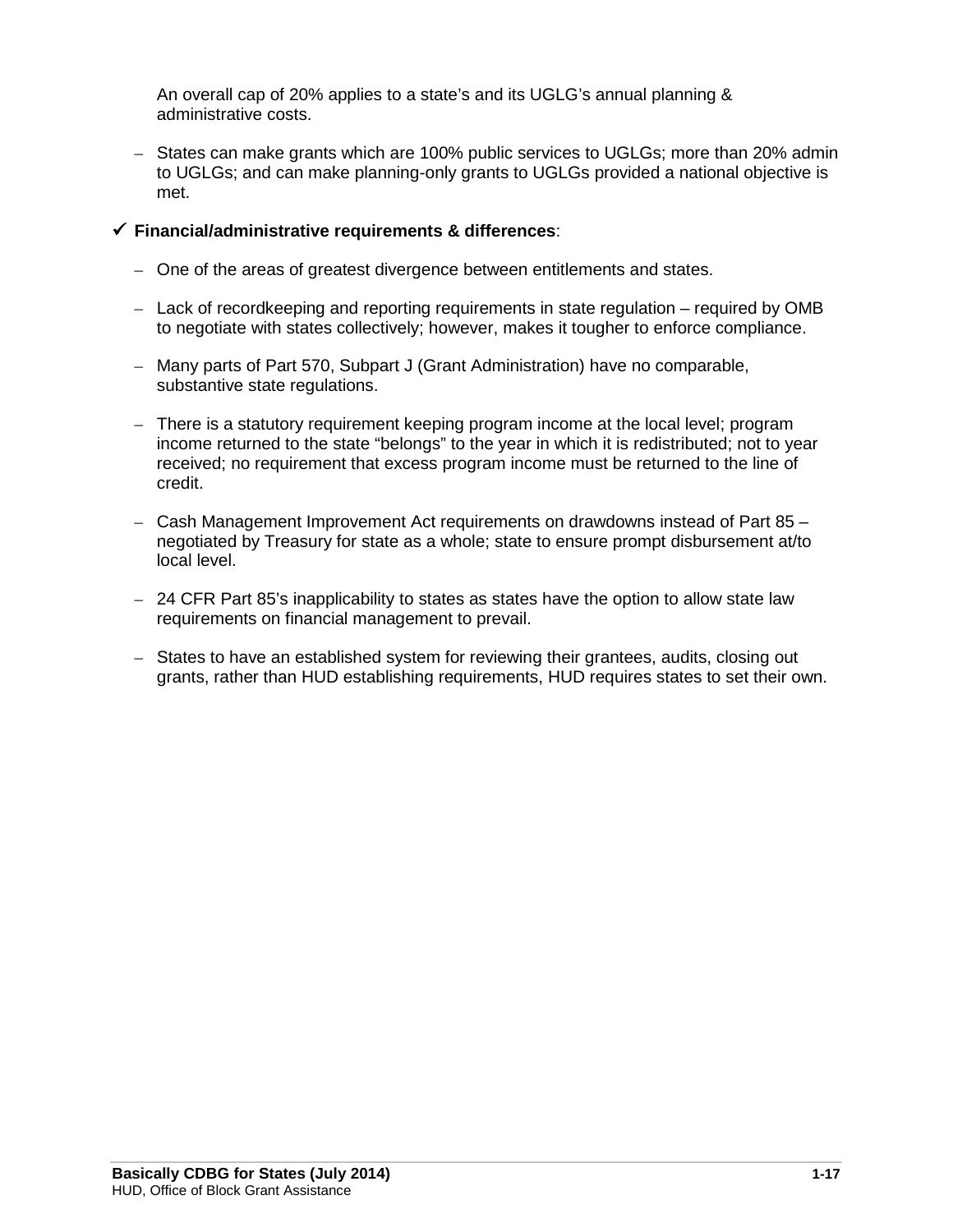# **Attachment 1-3: Comparison of Entitlement and State Program Regulations and Requirements**

| <b>Requirement</b>                           | <b>Entitlement Regulation</b>                                      | <b>State Regulation</b>                                                                                 |
|----------------------------------------------|--------------------------------------------------------------------|---------------------------------------------------------------------------------------------------------|
| <b>SUBMISSION REQUIREMENTS</b>               |                                                                    |                                                                                                         |
| Waiver authority                             | 24 CFR 570.5 & 24 CFR<br>5.110                                     | 24 CFR 570.480(b) & 24 CFR<br>5.110                                                                     |
| Submission requirements &<br>certifications  | 24 CFR 570.302, 570.303 &<br>24 CFR Part 91                        | 24 CFR 570.485(a) & 24 CFR<br>Part 91; state buy-in<br>certifications at HCDA<br>$106(d)(2)(C)$ & $(D)$ |
| Making of grants                             | 24 CFR 570.304 & 24 CFR<br>Part 91                                 | 24 CFR 570.485(b) & 24 CFR<br>Part 91                                                                   |
| State election to administer<br>program      | N/A                                                                | 24 CFR 570.497                                                                                          |
| <b>ELIGIBILITY &amp; NATIONAL OBJECTIVES</b> |                                                                    |                                                                                                         |
| Eligible activities                          | 24 CFR 570.201-.206                                                | HCDA §105(a) & 24 CFR<br>570.482; states may use<br>entitlement regs. as guidance                       |
| Ineligible activities                        | 24 CFR 570.207                                                     | Whatever is not listed in<br>HCDA §105(a); but states<br>may use entitlement regs. as<br>guidance       |
| Maximum feasible deference                   | N/A                                                                | 24 CFR 570.480(c),<br>570.481(a)                                                                        |
| <b>Public Benefit Standards</b>              | 24 CFR 570.209(b), (c) & (d)                                       | 24 CFR 570.482(f) & (g)                                                                                 |
| <b>Underwriting Guidelines</b>               | 24 CFR 570.209(a), (c) & (d)                                       | 24 CFR 570.482(e) & (g)                                                                                 |
| <b>National Objectives</b>                   | 24 CFR 570.209                                                     | 24 CFR 570.483                                                                                          |
| TA set-aside                                 | N/A                                                                | HCDA 106(d)(5); 24 CFR<br>570.489(a)                                                                    |
| Assistance to religious entities             | 24 CFR 570.200(j), as revised<br>by 09/30/03 "Faith Based<br>Rule" | 07/09/04 "Faith Based Rule"<br>subjects states to 24 CFR<br>570.200(j) as revised on<br>09/30/03        |
| Special Assessment definition                | 24 CFR 24 CFR 570.200(c)                                           | 24 CFR 570.482(b)                                                                                       |
| Pre-award costs                              | 24 CFR 570.200(h)                                                  | 24 CFR 570.489(b)                                                                                       |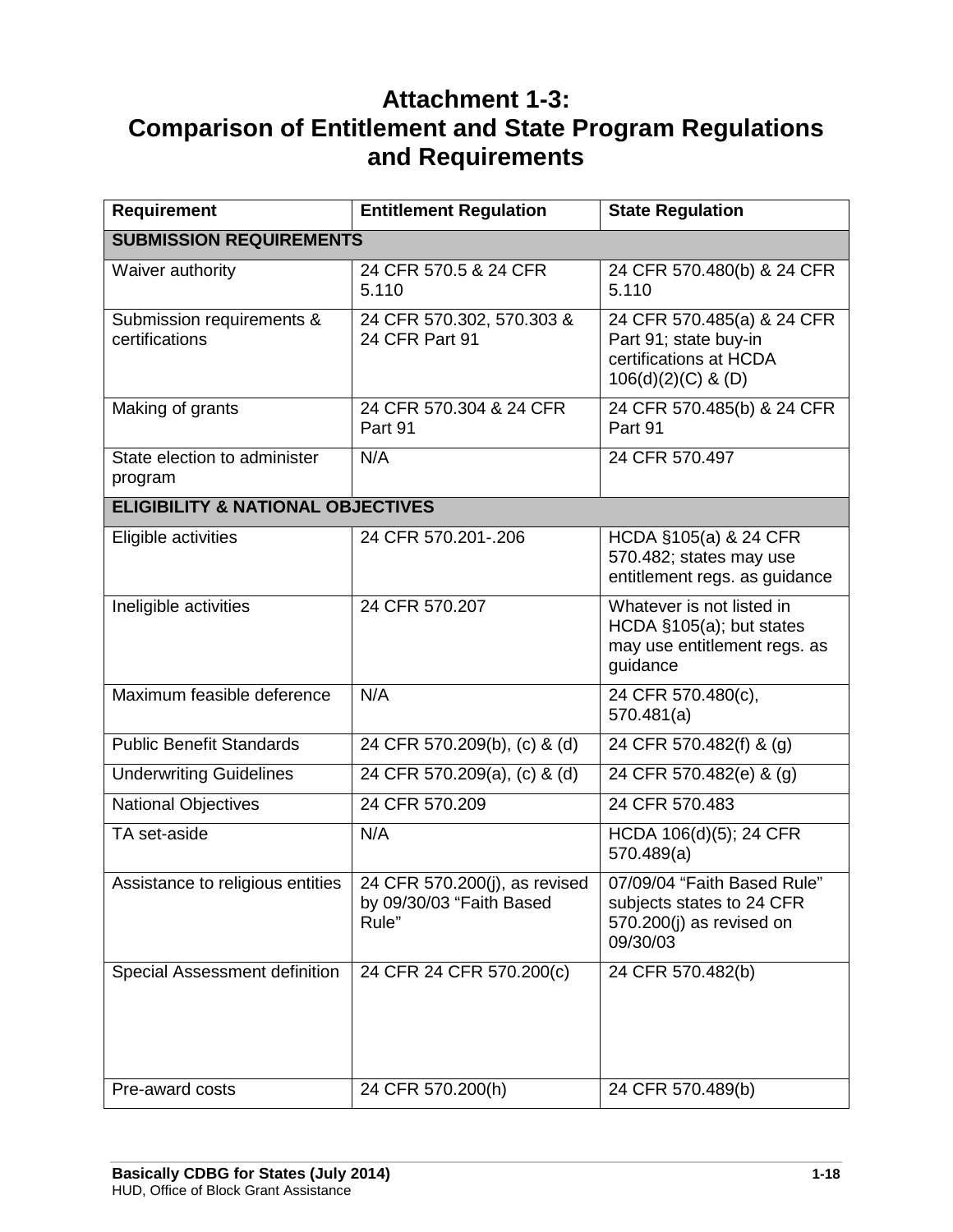| Definition of Low- and<br>Moderate Income                     | 24 CFR 570.3                                                | HCDA §102(a)(20)                                                                                                       |
|---------------------------------------------------------------|-------------------------------------------------------------|------------------------------------------------------------------------------------------------------------------------|
| Definition of income                                          | 24 CFR 570.3                                                | None                                                                                                                   |
| Fees for use of facilities                                    | 24 CFR 570.200(b)(2)                                        | None. States may use<br>entitlement regs. as guidance                                                                  |
| Facilities containing eligible &<br>ineligible uses           | 24 CFR 570.200(b)(1)                                        | None. States may use<br>entitlement regs. as guidance                                                                  |
| 20% limit on planning &<br>administrative costs               | 24 CFR 570.200(g)                                           | 24 CFR 570.489(a)(1) and (3);                                                                                          |
| Activities outside jurisdiction<br>boundaries                 | 24 CFR 570.309                                              | 24 CFR 570.486(b) and (c)                                                                                              |
| Charging fees of UGLGs                                        | None.                                                       | 24 CFR 570.489(a)(2)                                                                                                   |
| Float-funded activities                                       | 24 CFR 570.301                                              | <b>None</b>                                                                                                            |
| <b>Escrow Accounts</b>                                        | 24 CFR 570.511                                              | None                                                                                                                   |
| Lump sum drawdowns                                            | 24 CFR 570.513                                              | None. § 104(h) effectively<br>requires states to follow 24<br>CFR 570.513 as they are the<br>only standards set by HUD |
| <b>Compliance with Primary</b><br>Objective (Overall benefit) | 24 CFR 570.200(a)(3)                                        | 24 CFR 570.484                                                                                                         |
|                                                               |                                                             |                                                                                                                        |
| <b>ADMINISTRATIVE REQUIREMENTS</b>                            |                                                             |                                                                                                                        |
| Program Income                                                | 24 CFR 570.500(a); 570.504                                  | 24 CFR 570.489(e)                                                                                                      |
| <b>Closeout requirements</b>                                  | 24 CFR 570.509                                              | CPD Notice 14-02                                                                                                       |
| Subrecipients                                                 | Definition: 24 CFR 570.500(c)<br>Agreements: 24 CFR 570.503 | None; the term "subrecipient"<br>is generally not used in state<br><b>CDBG</b>                                         |
| Use of real property                                          | 24 CFR 570.505                                              | 24 CFR 570.489(i)                                                                                                      |
| Conflict of Interest                                          | 24 CFR 570.611                                              | 24 CFR 570.489(h) for state<br>itself; states to establish<br>requirements for UGLGs                                   |
| Use of consultants                                            | 24 CFR 570.200(d)                                           | None. Procurement & conflict<br>of interest covered by 24 CFR<br>$570.489(g)$ & (h)                                    |
| Debarred & Suspended<br>Contractors                           | 24 CFR 570.609 & 24 CFR<br>Part 5                           | 24 CFR Part 5                                                                                                          |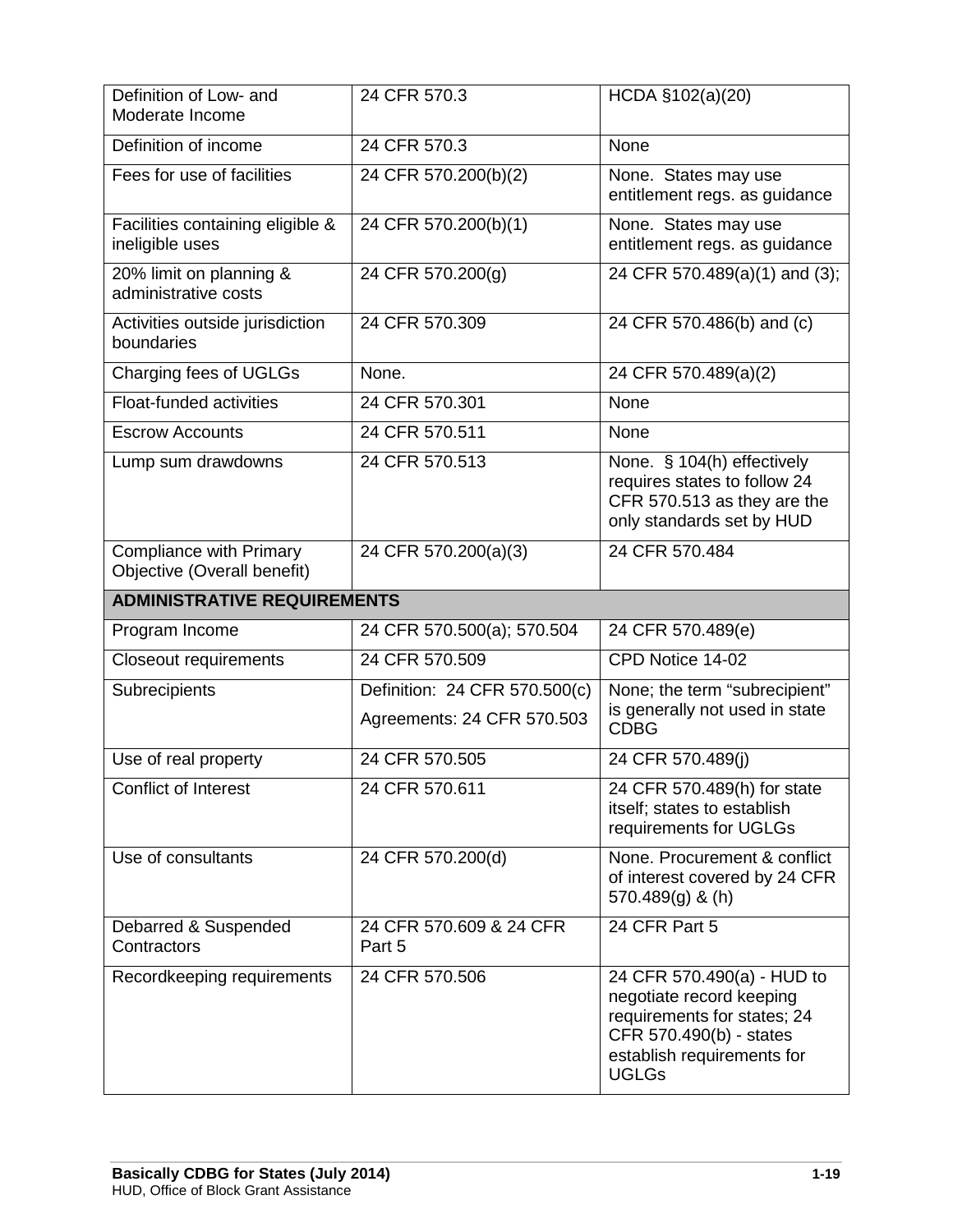| Reporting requirements                                                  | 24 CFR 570.507; 24 CFR<br>91.520                                                  | 24 CFR 570.491; 24 CFR<br>91.520                                                                    |
|-------------------------------------------------------------------------|-----------------------------------------------------------------------------------|-----------------------------------------------------------------------------------------------------|
| Access to records                                                       | 24 CFR 570.508                                                                    | 24 CFR 570.490(c)                                                                                   |
| <b>Uniform Administrative</b><br>Requirements                           | 24 CFR Part 85 as modified<br>by 570.502                                          | 24 CFR 570.489(d) - States<br>may establish their own<br>systems                                    |
| Cost principles                                                         | 24 CFR 570.200(a)(5); OMB<br>$A-87,$                                              | 24 CFR 570.489(n) OMB<br>Circulars A-87, A-122, A-21                                                |
|                                                                         | A-122, A-21                                                                       |                                                                                                     |
| Uniform Administrative<br><b>Requirements &amp; Cost</b><br>Principles  | 24 CFR 570.610, 24 CFR<br>Parts 84 & 85; OMB A-87, A-<br>110, A-122, A-128, A-133 | 24 CFR 570.489(n), 24 CFR<br>570.489(d), OMB A-87, A-<br>110, A-122, A-133                          |
| OTHER APPLICABLE REQUIREMENTS                                           |                                                                                   |                                                                                                     |
| Civil Rights Act of 1964, Fair<br>Housing Act, EO 11063,<br><b>AFFH</b> | 570.601, EO 11063, EO<br>12259                                                    | 24 CFR 570.489(a),(b),<br>States to comply with the laws<br>& EOs 11063 & 12259                     |
| <b>HCDA Section 109</b><br>nondiscrimination                            | 24 CFR 570.602                                                                    | 24 CFR 570.495(b) re:<br>noncompliance by state or<br>UGLG; otherwise, states to<br>comply with law |
| Labor Standards                                                         | 24 CFR 570.603                                                                    | None. States to comply with<br>HCDA §110 & Labor Stds.<br>Laws                                      |
| <b>Lead Based Paint</b>                                                 | 24 CFR 570.608 & 24 CFR<br>Part 35                                                | 24 CFR 570.487(c) & 24 CFR<br>Part 35                                                               |
| <b>Environmental Standards</b>                                          | 24 CFR 570.200(a)(4);<br>570.604; 24 CFR Part 58                                  | HCDA §104(g); 24 CFR Part<br>58                                                                     |
| Flood Insurance Program                                                 | 24 CFR 570.605; 44 CFR 59-<br>79                                                  | None. States not required to<br>participate in program                                              |
| Floodplain Management                                                   | EO 11988 & 24 CFR Part 55                                                         | 24 CFR Pat 58, EO 11988 &<br>24 CFR Part 55                                                         |
| Displacement, relocation,<br>acquisition & replacement of               | 24 CFR 570.606; 24 CFR Part<br>42;                                                | 24 CFR 570.488; 570.606; 24<br>CFR Part 42; 49 CFR Part 24                                          |
| housing                                                                 | 49 CFR Part 24                                                                    |                                                                                                     |
| Intergovernmental Review                                                | 24 CFR 570.612 & 24 CFR<br>Part 52; EO 12372                                      | States may choose to/not to<br>apply EO 12372 to state<br>CDBG per 24 CFR 52.6                      |
| <b>Minority Business Enterprise</b>                                     | 24 CFR 570.607(a) & EO<br>11246 et seq.                                           | EO 11246 et seq., EO 12432                                                                          |
| Section 3                                                               | 24 CFR 570.607(b) & 24 CFR<br>Part 135                                            | 24 CFR 570.487(d) & 24 CFR<br>Part 135                                                              |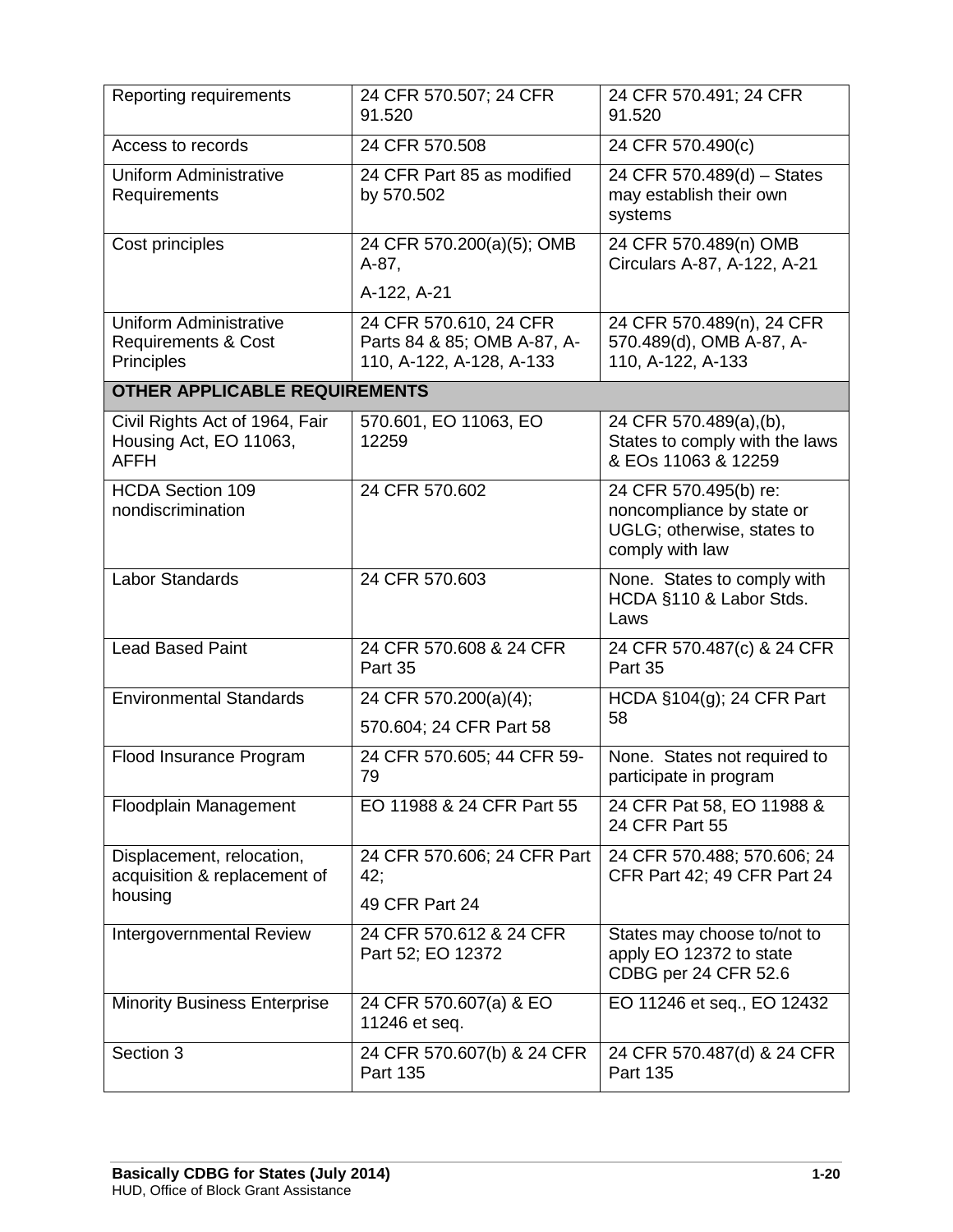| ABA & ADA                                                   | 24 CFR 570.614                                                                                                       | 24 CFR 570.487(e)                                                                                                                                                                    |  |  |
|-------------------------------------------------------------|----------------------------------------------------------------------------------------------------------------------|--------------------------------------------------------------------------------------------------------------------------------------------------------------------------------------|--|--|
| Section 504 Disability Non-<br>discrimination               | 24 CFR Part 8                                                                                                        | 24 CFR Part 8                                                                                                                                                                        |  |  |
| <b>HUD Reform Act</b>                                       | N/A                                                                                                                  | 24 CFR Part 4                                                                                                                                                                        |  |  |
| Eligibility restrictions on<br>resident aliens              | 24 CFR 570.613 & 24 CFR<br>Part 49 are cited, but both are<br>obsolete. HUD is awaiting<br>further guidance from DOJ | 24 CFR Part 49; note that 24<br>CFR 570.613 specifically<br>addresses coverage of states;<br>both are obsolete. HUD is<br>awaiting further guidance from<br><b>DOJ</b>               |  |  |
| <b>MONITORING &amp; SANCTIONS</b>                           |                                                                                                                      |                                                                                                                                                                                      |  |  |
| <b>Meeting Consolidated Plan</b><br>responsibilities        | 24 CFR 570.903                                                                                                       | None; HUD determines state<br>compliance with certifications<br>& method of distribution per<br>24 CFR 570.493(a)                                                                    |  |  |
| Equal Opportunity & Fair<br>Housing review criteria         | 24 CFR 570.904                                                                                                       | None.                                                                                                                                                                                |  |  |
| HUD determination of<br>continuing capacity &<br>timeliness | 24 CFR 570.902 = timely<br>expenditure;<br>24 CFR 570.905                                                            | 24 CFR 570.494 on timely<br>distribution; HCDA 104(e)(1)<br>& (2) states are to make<br>determinations of UGLGs'<br>performance & capacity per<br>24 CFR 570.492 & HCDA<br>104(e)(2) |  |  |
| Corrective & remedial actions<br>for noncompliance          | 24 CFR 570.910                                                                                                       | 24 CFR 570.495(a)                                                                                                                                                                    |  |  |
| Sanctions for noncompliance                                 | 24 CFR 570.900, 570.911 &<br>570.913                                                                                 | 24 CFR 570.496                                                                                                                                                                       |  |  |
| Nondiscrimination<br>noncompliance                          | 24 CFR 570.912                                                                                                       | 24 CFR 570.495(b)                                                                                                                                                                    |  |  |